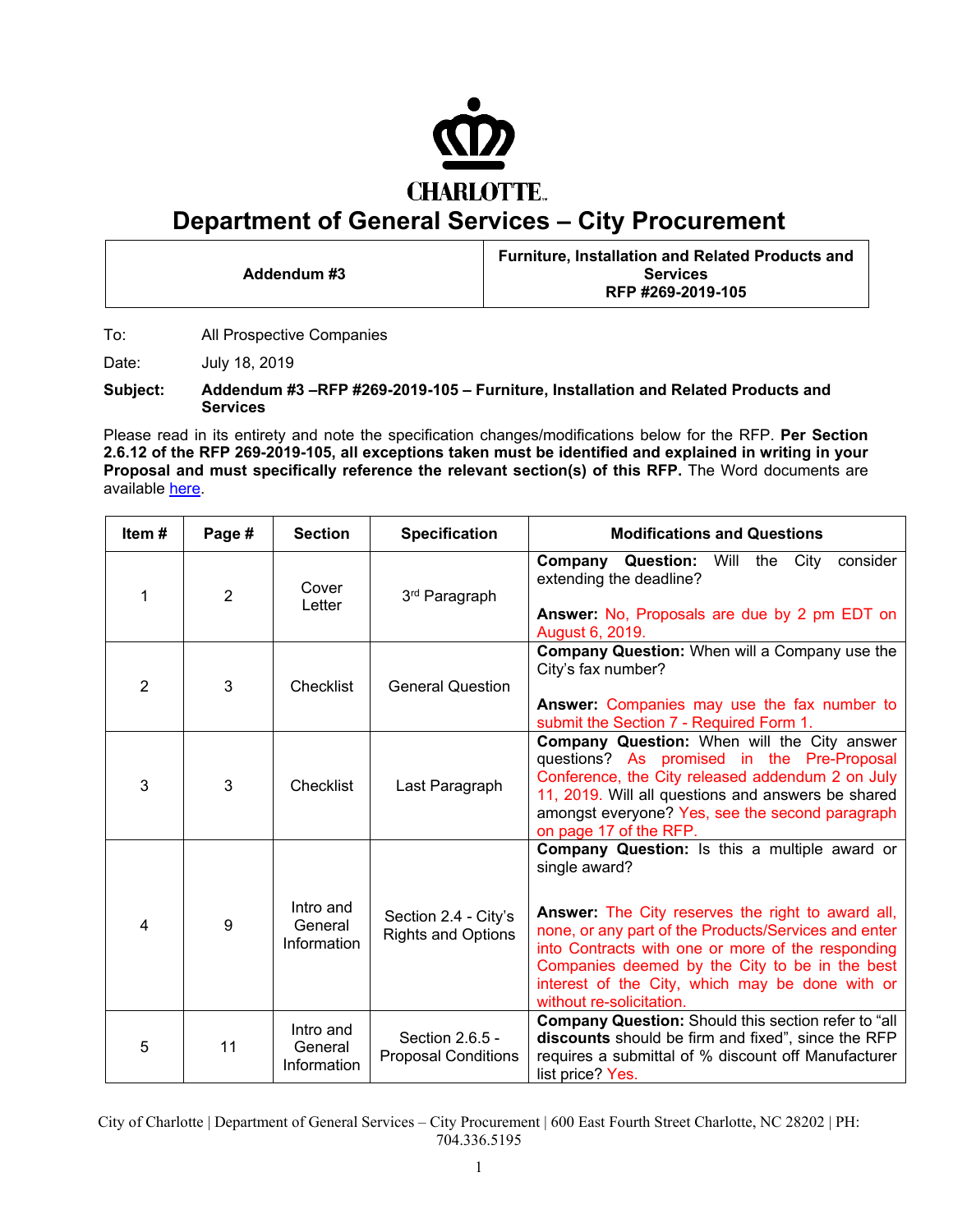| Item# | Page #          | <b>Section</b>                            | <b>Specification</b>                            | <b>Modifications and Questions</b>                                                                                                                                                                                                                                                                                                                                                                                                                                                                                                                                                       |
|-------|-----------------|-------------------------------------------|-------------------------------------------------|------------------------------------------------------------------------------------------------------------------------------------------------------------------------------------------------------------------------------------------------------------------------------------------------------------------------------------------------------------------------------------------------------------------------------------------------------------------------------------------------------------------------------------------------------------------------------------------|
| 6     | 12 <sup>2</sup> | Intro and<br>General<br>Information       | Section 2.6.7 -<br><b>Proposal Conditions</b>   | Company Question: Will Company(ies) require the<br>City or Public Agency's approval for subcontractors<br>at any time?<br><b>Answer: The City and Public Agency retains the right</b>                                                                                                                                                                                                                                                                                                                                                                                                    |
| 7     | 13              | Intro and<br>General<br>Information       | Section 2.7 -<br>Guarantor                      | to approve all subcontractors.<br>Company Question: If a Company is a Wholly-<br><b>Owned</b> subsidiary of another company, does the<br>City still require the Parent company to provide a<br>guarantee of payment?                                                                                                                                                                                                                                                                                                                                                                     |
| 8     | 17              | Proposal<br><b>Process</b>                | Section 3.3 -<br>Interpretations and<br>Addenda | Answer: Yes, see the first sentence in this section.<br>Company Question: Will the address for the<br>proposal submittals accept a FedEx or UPS<br>delivery? Yes. Are Companies required to hand<br>deliver the proposals? No.                                                                                                                                                                                                                                                                                                                                                           |
| 9     | 19              | Scope of<br>Products &<br><b>Services</b> | Section 4.1 -<br><b>General Scope</b>           | <b>Company Question: Are Companies required to bid</b><br>on all product categories?                                                                                                                                                                                                                                                                                                                                                                                                                                                                                                     |
| 10    | 20              | Scope of<br>Products &<br>Services        | Section 4.3 - Pricing                           | <b>Answer: No, see addendum 2 – question 13</b><br>Company Question: We have a few product<br>offerings that are not FOB Destination and require<br>additional freight charges based on location in the<br>county. Will this be allowed to be called out<br>separately? Yes.<br><b>Company Question:</b> Are surcharges allowed at any<br>time with the City's approval? Surcharges will be<br>considered on a case by case basis and must be<br>requested in writing to the City.                                                                                                       |
| 11    | 21              | Scope of<br>Products &<br><b>Services</b> | Section $4.3.3 -$<br>Pricing                    | <b>Company Question: Most warehousing facilities</b><br>charge either by the square foot of floor space or the<br>cubic foot of space required. The calculations for all<br>are straightforward, when you know the size of the<br>goods you must store. A straight Monthly fee is hard<br>to determine. There should be different rates for one<br>chair compared to 25 workstations. The amount of<br>space taken up in storage would be drastically<br>different. Would we be able to list as a price based<br>on cubes or square ft.? If not, public agencies will be<br>overcharged. |
|       |                 |                                           |                                                 | <b>Answer: Yes, Companies must provide a monthly</b><br>rate by square foot of floor space or cubic foot of<br>space. Companies must use the "269-2019-105 -<br>Categories, Storage and Incentives Pricing Sheet in<br>Excel" file and the Required Form 4 - Pricing Sheet<br>with a revision date of July 18, 2019.                                                                                                                                                                                                                                                                     |
| 12    | 22              | Scope of<br>Products &<br>Services        | Section 4.4 - Price<br>Adjustments              | Company Question: Due to<br>unprecedented<br>instability in the raw materials marketplace, will the<br>City consider a 12-month price hold for date of<br>submission.                                                                                                                                                                                                                                                                                                                                                                                                                    |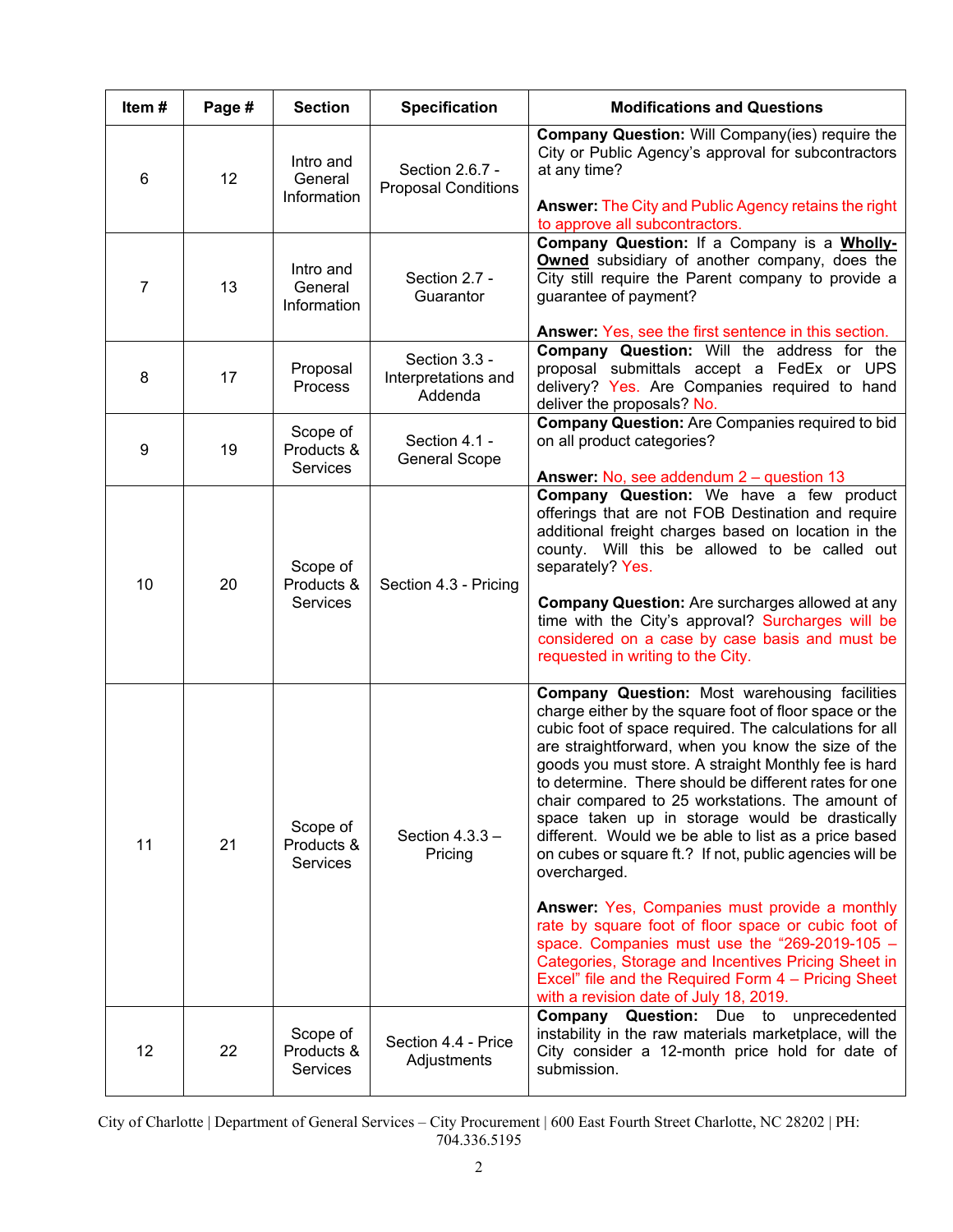| Item# | Page # | <b>Section</b>                            | <b>Specification</b>                                         | <b>Modifications and Questions</b>                                                                                                                                                                                                                                                                                                                                                                                                                                |
|-------|--------|-------------------------------------------|--------------------------------------------------------------|-------------------------------------------------------------------------------------------------------------------------------------------------------------------------------------------------------------------------------------------------------------------------------------------------------------------------------------------------------------------------------------------------------------------------------------------------------------------|
|       |        |                                           |                                                              | <b>Answer:</b> The City is requesting adjustments at the<br>contract anniversary and will review other written<br>requests at the given time to determine if its justified.                                                                                                                                                                                                                                                                                       |
|       |        |                                           |                                                              | Company Question: Will the City consider price<br>adjustments resulting from tariffs outside of the<br>standard annual increase window? Yes. Price<br>adjustments shall only be allowed when justified in<br>the City's sole discretion based on a legitimate, bona<br>fide increases in the cost of materials. No<br>adjustments shall be made to compensate the<br>Company for inefficiency in operation, increase in<br>labor costs, or for additional profit. |
|       |        |                                           |                                                              | To obtain approval for a price adjustment, the<br>Company must submit a written request to the City<br>Procurement representative at the address in the<br>RFP, together with written documentation sufficient<br>to demonstrate that the increase is necessary based<br>on a legitimate increase in the cost of materials. The<br>request must state and fully justify the proposed price<br>increase per unit over the price originally proposed.               |
|       |        |                                           |                                                              | No proposed price increases shall be valid unless<br>accepted by the City in writing. The City may approve<br>such price increase for the remaining term of this<br>Contract or for a shorter specified period, in the City's<br>sole discretion. If the City rejects such price increase,<br>the Company shall continue performance of this<br>Contract.                                                                                                         |
|       |        |                                           |                                                              | If the City approves a price increase pursuant to this<br>Section and the market factors justifying the increase<br>shift so that the increase is no longer justified, the<br>City shall have the right to terminate the price<br>increase. The Company shall notify the City in writing<br>if the market factors on which the City granted the<br>increase change such that the City's reasons for<br>granting the increase longer apply.                        |
| 13    | 22     | Scope of<br>Products &<br>Services        | Section 4.5 -<br>Environmental<br>Purchasing<br>Requirements | <b>Company Question: Is there a full listing of product</b><br>environmental certifications required? Companies<br>must follow the directions in Section 7, Required<br><b>Form 10.</b>                                                                                                                                                                                                                                                                           |
| 14    | 22     | Scope of<br>Products &<br><b>Services</b> | Section 4.6 - New<br><b>Products &amp; Services</b>          | Company Question: Are new model numbers<br>introduced under an existing product series and<br>awarded category added to the Contract(s) without<br>approval? New Products and Services may be added<br>to the resulting Contract(s) during the term of the<br>Contract by written amendment.                                                                                                                                                                      |
|       |        |                                           |                                                              | Company Question: Will the City allow new<br>products that fall under an awarded category at any<br>time with approval from the Contract Administrator?<br>Yes.                                                                                                                                                                                                                                                                                                   |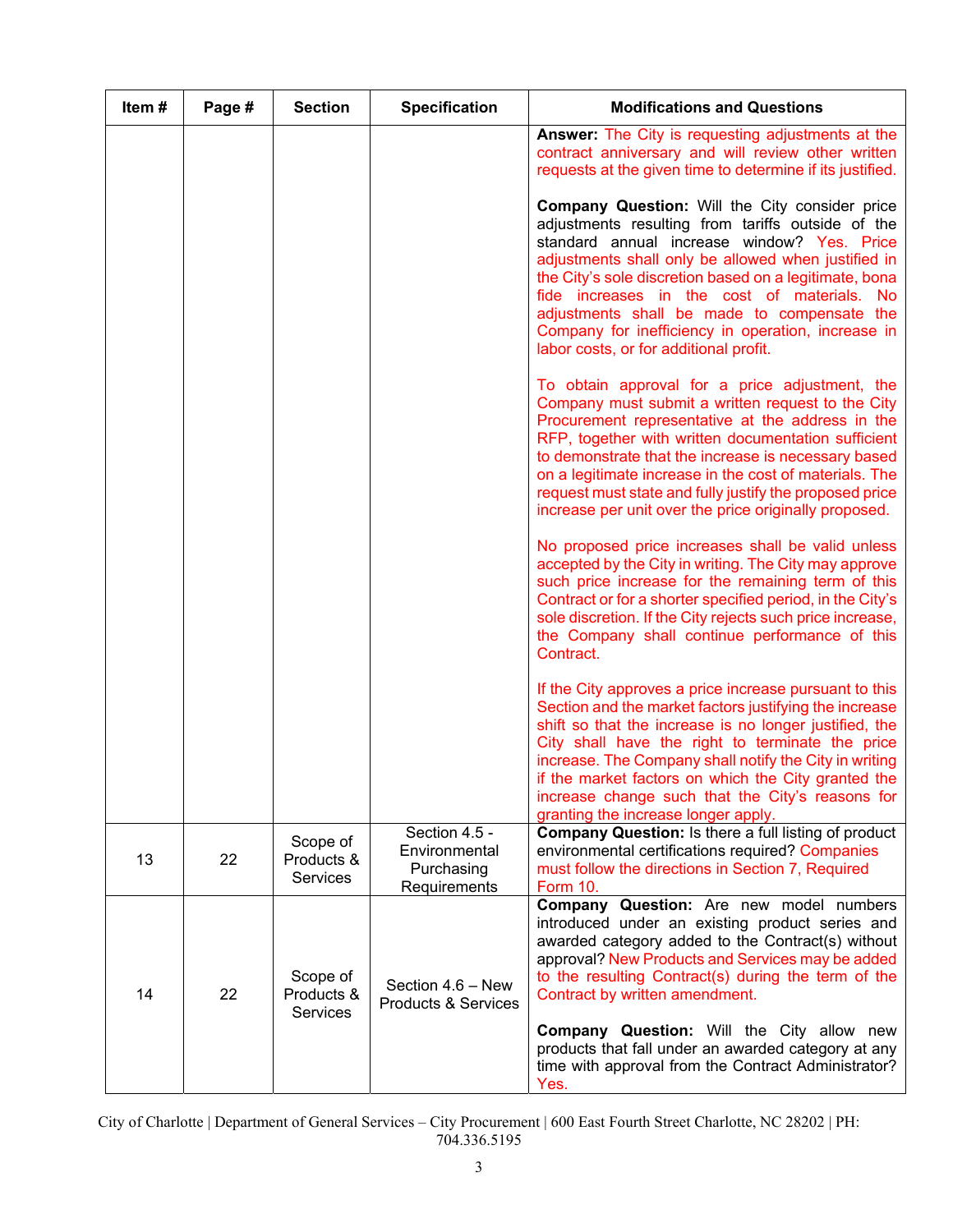| Item# | Page #    | <b>Section</b>                    | <b>Specification</b>                          | <b>Modifications and Questions</b>                                                                                                                                                                                                                                                                                                                                                                                                                                                                                                                                                                                                                                                                                                                                                                                                                                              |
|-------|-----------|-----------------------------------|-----------------------------------------------|---------------------------------------------------------------------------------------------------------------------------------------------------------------------------------------------------------------------------------------------------------------------------------------------------------------------------------------------------------------------------------------------------------------------------------------------------------------------------------------------------------------------------------------------------------------------------------------------------------------------------------------------------------------------------------------------------------------------------------------------------------------------------------------------------------------------------------------------------------------------------------|
| 15    | 24        | Proposal<br>Content               | <b>Cover Letter</b>                           | Company Question: Is a cover page required? No.                                                                                                                                                                                                                                                                                                                                                                                                                                                                                                                                                                                                                                                                                                                                                                                                                                 |
| 16    | 24        | Proposal<br>Content               | 1st Bullet                                    | Company Question: What is your definition of<br>text'? The information<br>ʻstandard<br>within<br>your<br>response. What font size is required for page<br>The minimum font size is 11<br>headers/subtitles?<br>points.                                                                                                                                                                                                                                                                                                                                                                                                                                                                                                                                                                                                                                                          |
| 17    | 24        | Proposal<br>Content               | 4 <sup>th</sup> Bullet                        | Company Question: Is it acceptable to use 3-ring<br>binders that are 100% recyclable and made of 100%<br>post-consumer waste?<br>Answer: No, the City is requesting unabridged<br>Proposals. See Section 3.5 on page 17 of the original<br>RFP and addendum $2 -$ question 12.                                                                                                                                                                                                                                                                                                                                                                                                                                                                                                                                                                                                  |
| 18    | 25        | Proposal<br>Content               | Section $5.1.2 -$<br><b>Executive Summary</b> | <b>Company Question: Was the Executive Summary</b><br>replaced with Project Approach? Will an amended<br>RFP be issued to reflect this change?<br><b>Answer:</b> See addendum $2 -$ question 29, the City<br>defined Proposed Solution in Section 5.1.2. Please<br>note that the reference to "Executive Summary" in<br>the checklist is revised to read "Proposed Solution"<br>in this addendum.                                                                                                                                                                                                                                                                                                                                                                                                                                                                               |
| 19    | 25        | Proposal<br>Content               | Section 5.1.3 -                               | <b>Company Question:</b> Are these lettered forms within<br>these sections missing from the main document?<br>Answer: No, the Required Forms are listed on the<br>Checklist on page 3 and in Section 5 under the first<br>paragraph on page 24. The Required Forms were<br>included in the original RFP in Sections 7 and 8.                                                                                                                                                                                                                                                                                                                                                                                                                                                                                                                                                    |
| 20    | 28        | Section 7 -<br>Required<br>Form 1 | Request for<br>Proposals<br>Acknowledgment    | Company Question: Are Companies allowed to<br>submit the Section 7, Required Form 1 with their<br>Proposal? Yes.                                                                                                                                                                                                                                                                                                                                                                                                                                                                                                                                                                                                                                                                                                                                                                |
| 21    | $32 - 45$ | Section 7 -<br>Required<br>Form 4 | <b>Pricing Sheets</b>                         | <b>Company Question: Will the City share the pricing</b><br>sheets in Excel format?<br>Answer: Yes, all pricing sheets are available in Excel<br>at the City's Contract Opportunities Site at<br>https://charlottenc.gov/DoingBusiness/Pages/Solicit<br>ationDetails.aspx?ID=1081.<br><b>Company Question:</b> To meet the unique needs of a<br>public agency, we can customize many of our<br>products. These customized products are referred to<br>as 'specials'. These specials are defined as<br>modifications to existing products that will still<br>maintain the primary product function and warranty.<br>For example, if an end user requires a bookcase that<br>needs five shelves instead of four. Specials are<br>uniquely priced based upon the requested<br>modification; as such, the list prices and model<br>numbers of the specials are not published in our |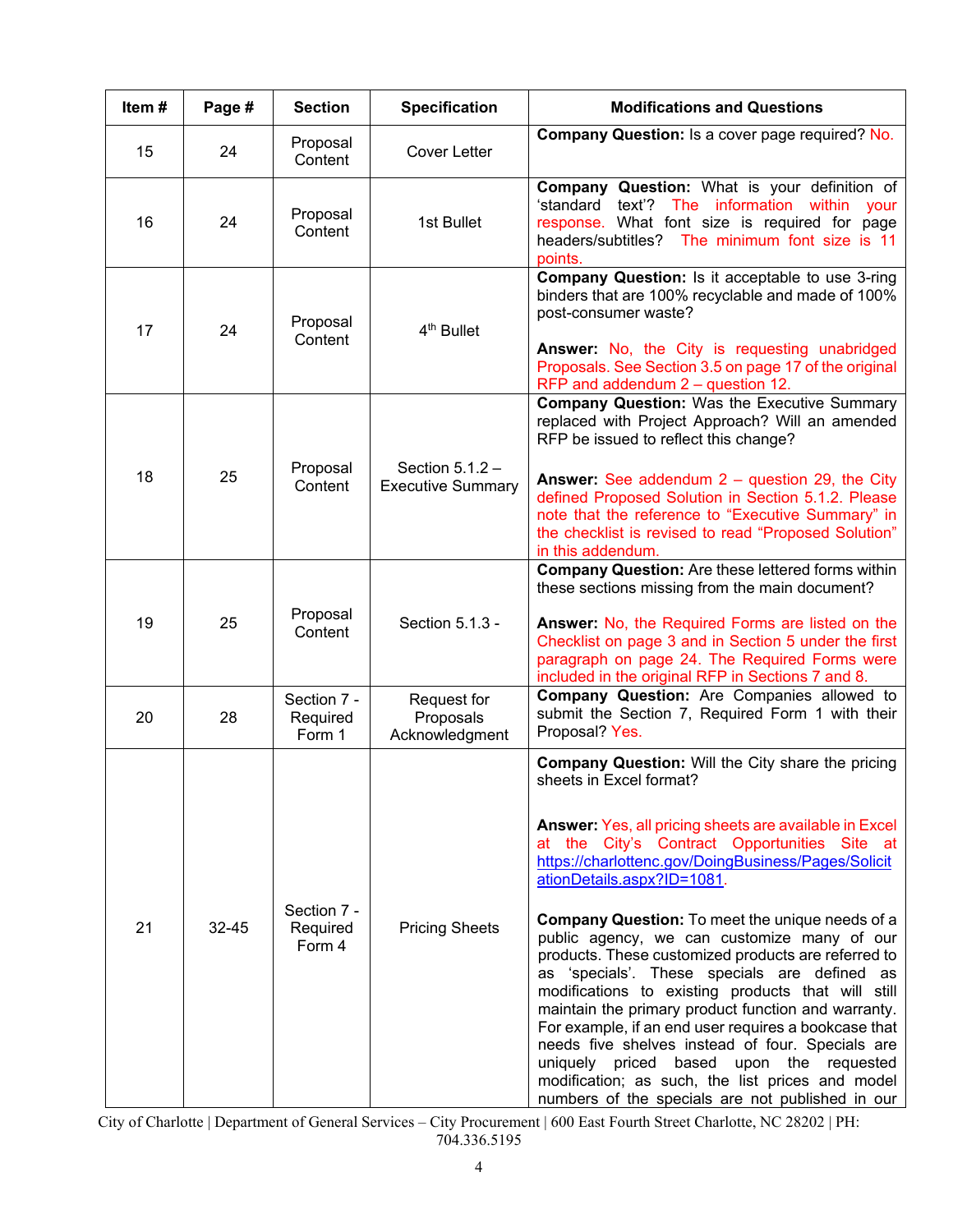| Item# | Page # | <b>Section</b>                                     | <b>Specification</b>                                                                                                                                                                                                                                                                                                                                                                                                                                                                                                                                                                                                                                                                                                                                                                              | <b>Modifications and Questions</b>                                                                                                                                                                                                                          |
|-------|--------|----------------------------------------------------|---------------------------------------------------------------------------------------------------------------------------------------------------------------------------------------------------------------------------------------------------------------------------------------------------------------------------------------------------------------------------------------------------------------------------------------------------------------------------------------------------------------------------------------------------------------------------------------------------------------------------------------------------------------------------------------------------------------------------------------------------------------------------------------------------|-------------------------------------------------------------------------------------------------------------------------------------------------------------------------------------------------------------------------------------------------------------|
|       |        |                                                    |                                                                                                                                                                                                                                                                                                                                                                                                                                                                                                                                                                                                                                                                                                                                                                                                   | catalog or our list pricer. Are Companies allowed to<br>offer this 'specials' program upon contract award?<br>Yes.                                                                                                                                          |
| 22    |        |                                                    |                                                                                                                                                                                                                                                                                                                                                                                                                                                                                                                                                                                                                                                                                                                                                                                                   | <b>Company Question:</b> Should Companies only<br>include information for the applicable categories<br>being bid and all other categories remain blank? Yes.                                                                                                |
|       | 32     | Section 7 -<br>Required<br>Form 4                  | <b>Pricing Sheets</b>                                                                                                                                                                                                                                                                                                                                                                                                                                                                                                                                                                                                                                                                                                                                                                             | <b>Company Question:</b> Are Companies allowed to<br>only provide discounts based on Drop Ship or Inside<br>Delivery and then provide an hourly rate for<br>installation and after hour installation (along with the<br>other services) on page 33?         |
|       |        |                                                    |                                                                                                                                                                                                                                                                                                                                                                                                                                                                                                                                                                                                                                                                                                                                                                                                   | <b>Answer: Please see the revised pricing sheet in this</b><br>addendum. Companies must use the "269-2019-105<br>- Categories, Storage and Incentives in Excel" file<br>and the Required Form $4$ – Pricing Sheet with a<br>revision date of July 18, 2019. |
|       |        |                                                    | <b>Company Question:</b> What is the definition of<br>Installation in the Additional Services & Solutions<br>table compared to Basic or Expanded Service<br>Installation on page 32? The types of installation are<br>defined in Section 4.3.2 on page 21. Companies<br>must use the "Additional Services and Solutions<br>Pricing - Furniture" Pricing Sheet in the Excel file and<br>the Required Form 4 - Pricing Sheet with a revision<br>date of July 18, 2019.                                                                                                                                                                                                                                                                                                                              |                                                                                                                                                                                                                                                             |
|       |        |                                                    | <b>Company Question: Will the City/Public Agency's</b><br>location dictate the service rates as entered in this<br>form? Yes.                                                                                                                                                                                                                                                                                                                                                                                                                                                                                                                                                                                                                                                                     |                                                                                                                                                                                                                                                             |
| 23    | 33     | Section 7 -<br>Required<br>and Solutions<br>Form 4 | <b>Additional Services</b>                                                                                                                                                                                                                                                                                                                                                                                                                                                                                                                                                                                                                                                                                                                                                                        | <b>Company Question: Will the City allow a minimum</b><br>delivery requirement for installations in remote<br>areas? Companies may take an exception to the<br>installation requirements as necessary.                                                      |
|       |        |                                                    | <b>Company Question:</b> Is a percentage or an hourly<br>rate preferred? Per this addendum, Companies will<br>use the revised "Additional Services and Solutions<br>Pricing - Furniture" spreadsheet to select one of the<br>following options: 1) to provide a fixed percentage<br>discount for installation nationwide with a detailed<br>installation fee program outlined within the Proposal;<br>or 2) to provide an hourly rate or hourly rate range in<br>by state. Are Companies allowed to mix the usage<br>considering circumstances such as prevailing wage,<br>delivery restrictions<br>union<br>labor,<br>in<br>major<br>metropolitan markets? Yes, option #2 on the<br>"Additional Services and Solutions Pricing<br>Furniture" spreadsheet structure should cover this<br>concern. |                                                                                                                                                                                                                                                             |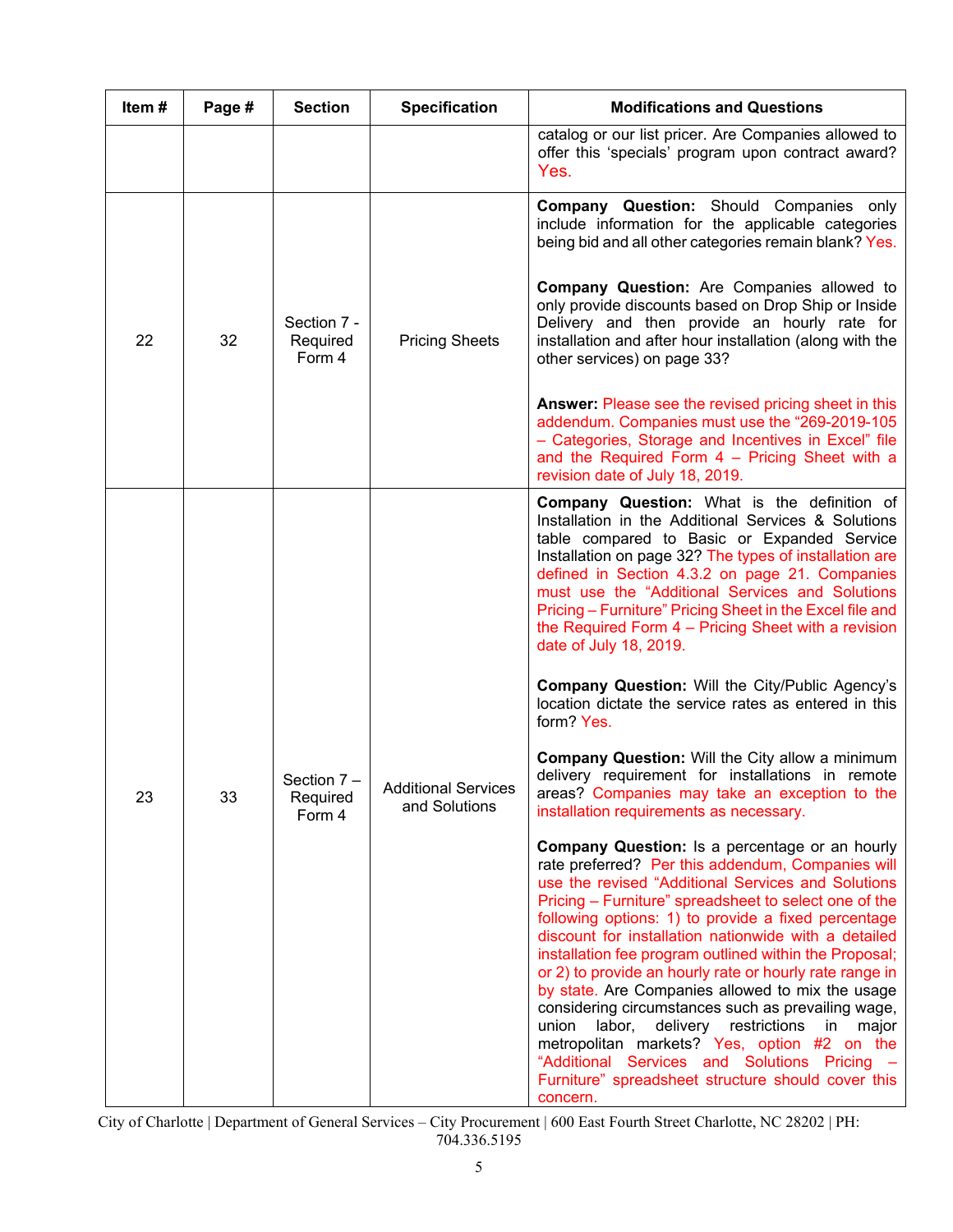| Item# | Page # | <b>Section</b>                      | <b>Specification</b> | <b>Modifications and Questions</b>                                                                                                                                                                                                                                                                                                                                                                                               |
|-------|--------|-------------------------------------|----------------------|----------------------------------------------------------------------------------------------------------------------------------------------------------------------------------------------------------------------------------------------------------------------------------------------------------------------------------------------------------------------------------------------------------------------------------|
| 24    | 35     | Section 7 -<br>Required             | Sample Projects      | <b>Company Question:</b> Which State should be used as<br>the baseline for the sample project pricing.                                                                                                                                                                                                                                                                                                                           |
|       |        | Form 4                              |                      | Answer: The Sample Projects are for the City of<br>Charlotte in North Carolina.                                                                                                                                                                                                                                                                                                                                                  |
|       |        |                                     |                      | <b>Company Question:</b> Are Companies to submit their<br>best product applicable to each space type, keeping<br>the desired aesthetic but possibly positioning finishes<br>that are more applicable to the typical? Yes.                                                                                                                                                                                                        |
| 25    | 36     | Section $7 -$<br>Required<br>Form 4 | Sample Projects      | <b>Company Question:</b> Are Companies to complete all<br>sample project pricing with the closest product we<br>have in compliance with the spec in size/material and<br>finish and call out exceptions as needed? Yes. Will<br>the Proposal be non-responsive if a Company is<br>unable to match the spec exactly? Companies may<br>take exceptions as necessary.                                                               |
|       |        |                                     |                      | <b>Company Question:</b> If a Company is providing<br>limited categories (i.e. Filing Systems, Storage &<br>Equipment or Library Furniture) that are not included<br>in a Sample project, will Company be considered<br>Non-Responsive if they do not complete and submit<br>the Sample Project Pricing Sheets as part of<br>Required Form 4? See addendum 2 and question 41.                                                    |
| 26    | 36-37  | Section 7 -<br>Required<br>Form 4   | Sample Project - A   | <b>Company Question:</b> The RFP references (10)<br>Conference Arm chairs with mesh seat and back,<br>and Passive Seat adjustment (auto-adjusting, user<br>weight-based). Are these mandatory or can we<br>submit our conference room chair with full<br>description? For the purposes of this exercise,<br>please use mesh seat, mesh back, and passive seat<br>adjustment. Per addendum 2, substitutions are not<br>permitted. |
|       |        |                                     |                      | Company<br><b>Question:</b><br>the<br>In.<br>pre-proposal<br>conference, a Company mentioned that the 54"x120"<br>is a standard table size. Will the City accept a range<br>of 42" - 54"x120"? Per addendum 2, please provide<br>a 54"x120" table for this exercise.                                                                                                                                                             |
|       |        |                                     |                      | <b>Company Question: Not all manufacturers offer a</b><br>mesh/mesh chair. Are Companies allowed to submit<br>an upholstered/mesh conference chair instead? For<br>the purposes of this exercise, please use a mesh-<br>mesh chair. Per addendum 2, substitutions are not<br>permitted.                                                                                                                                          |
|       |        |                                     |                      | <b>Company Question:</b> Due to ergonomic concerns<br>such as thermal regulation and pressure point<br>contacts, will the City accept a mesh back with a<br>padded upholstered seat? For the purposes of this                                                                                                                                                                                                                    |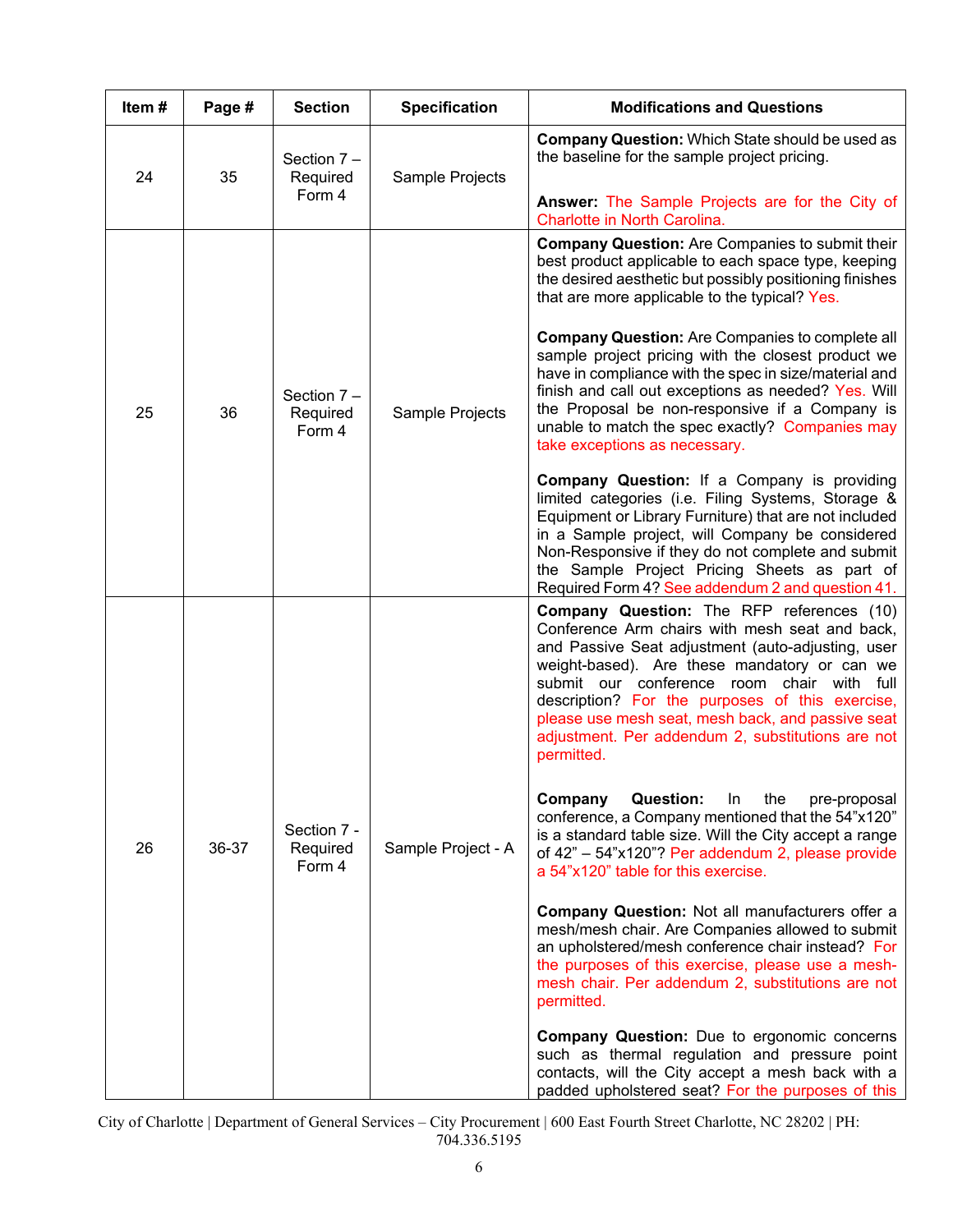| Item# | Page # | <b>Section</b>                    | <b>Specification</b> | <b>Modifications and Questions</b>                                                                                                                                                                                                                                                                                                                                                                                                      |
|-------|--------|-----------------------------------|----------------------|-----------------------------------------------------------------------------------------------------------------------------------------------------------------------------------------------------------------------------------------------------------------------------------------------------------------------------------------------------------------------------------------------------------------------------------------|
|       |        |                                   |                      | exercise, please use a mesh-mesh chair. Per<br>addendum 2, substitutions are not permitted.                                                                                                                                                                                                                                                                                                                                             |
|       |        |                                   |                      | <b>Company Question:</b> Is a four-leg table base<br>acceptable? No.                                                                                                                                                                                                                                                                                                                                                                    |
| 27    | 36-37  | Section 7 -<br>Required<br>Form 4 | Sample Project - B   | <b>Company Question: Will the (4) Poly Armless Stack</b><br>Chairs require a poly back and seat? Yes.                                                                                                                                                                                                                                                                                                                                   |
|       |        |                                   |                      | <b>Company Question:</b> Will the (2) Side chairs with<br>arms require a poly back? Yes.                                                                                                                                                                                                                                                                                                                                                |
| 28    | 36-37  | Section 7 -<br>Required<br>Form 4 | Sample Project - C   | <b>Company Question:</b> To properly accommodate the<br>requested lower storage components, will the City<br>accept a 72" wide credenza? For the purposes of this<br>exercise, please use a 66" W x 24" D credenza. Per<br>addendum 2, substitutions are not permitted.                                                                                                                                                                 |
|       |        |                                   |                      | Company Question: Please confirm the cubicle<br>layout. Is cubicle 113A considered a single pack? No.<br>There is a discrepancy between the floorplan and the<br>clarification notes. This clarification supersedes the<br>statement in addendum 2 - there are three (3) 3-<br>packs, one 2-packs, and one individual cubicle in the<br>far right on page 36 of the original RFP. See the<br>revised picture included in this addendum. |
|       |        |                                   |                      | <b>Company Question:</b> What are<br>the<br>power<br>requirements for the 6x7 Workstation? It is (1) duplex<br>outlet/station.                                                                                                                                                                                                                                                                                                          |
|       | 36-37  |                                   |                      | <b>Company Question: Will the City accept storage</b><br>that is 22" deep? No, see addendum $2 -$ question 46.                                                                                                                                                                                                                                                                                                                          |
| 29    |        | Section 7 -<br>Required<br>Form 4 | Sample Project - D   | <b>Company Question:</b> There is a privacy screen<br>shown on the plan under the height adjustable table,<br>but it is not mentioned in the specs. Is this required?<br>If so, fabric or laminate? What grade fabric? What<br>size? Companies are to price the workstations with<br>panels only with Grade 1 fabric and the size is<br>dictated by the 6'x7' footprint.                                                                |
|       |        |                                   |                      | <b>Company Question: What do you mean by 'flexible</b><br>back' for the side chair? A chair back that pivots<br>back.                                                                                                                                                                                                                                                                                                                   |
|       |        |                                   |                      | Company Question: Will the City accept polished<br>chrome base seating instead of painted finish? No.                                                                                                                                                                                                                                                                                                                                   |
|       |        |                                   |                      | Company Question: The request is for 48H + 13"<br>glass = 61" overall height. Our closest available sizes<br>are 42.5H+15 glass (57.5" overall) or 50H + 15" glass<br>(65" overall). Are these acceptable and which overall<br>height would be preferred? See addendum 2 -<br>question 46.                                                                                                                                              |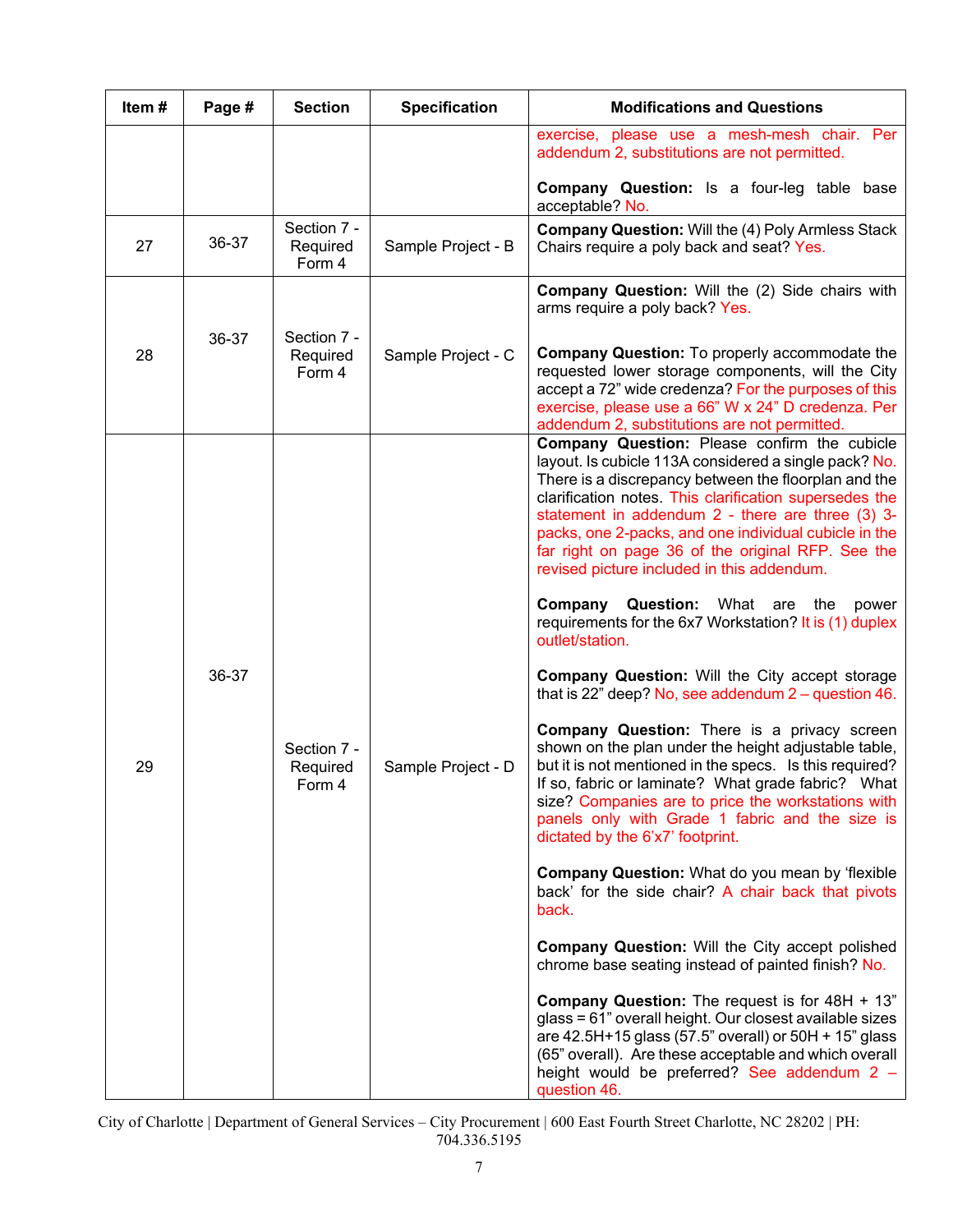| Item# | Page # | <b>Section</b>                      | <b>Specification</b>                | <b>Modifications and Questions</b>                                                                                                                                                                                                                                                                                                                               |
|-------|--------|-------------------------------------|-------------------------------------|------------------------------------------------------------------------------------------------------------------------------------------------------------------------------------------------------------------------------------------------------------------------------------------------------------------------------------------------------------------|
| 30    | 38-39  | Section 7 -<br>Required<br>Form 4   | Sample Project - E                  | Company Question: Will the (6) 4-Legged High<br>Stools require 4 legs or is a sled base acceptable?<br>For the purposes of this exercise, please use<br>painted 4-legged base with glides. Per addendum 2,<br>substitutions are not permitted.<br><b>Company Question:</b> For a table of that length we                                                         |
|       |        |                                     |                                     | find 42" to be too narrow to comfortably seat 6 users.<br>Will the City accept 48" depth? For the purposes of<br>this exercise, please a 42" depth. Per addendum 2,<br>substitutions are not permitted                                                                                                                                                           |
| 31    | 38-39  | Section 7 -<br>Required<br>Form 4   | Sample Project - F                  | Company Question: Due to the enhancement of<br>aesthetic in laminate furniture and the decreased<br>demand for wood veneer furniture, will the City allow<br>laminate as an alternative to veneer for better<br>durability and value? For the purposes of this<br>exercise, please use a wood veneer finish. Per<br>addendum 2, substitutions are not permitted. |
|       |        |                                     |                                     | <b>Company Question: Will the City accept any finish</b><br>of similar luster on Typical F? For the purposes of<br>this exercise, please use the finish described in the<br>specification.                                                                                                                                                                       |
| 32    | 40-45  | Section 7 -<br>Required             | Sample Projects -                   | <b>Company Question:</b> Are Companies only required<br>to submit pricing without cut sheets, renderings, floor<br>plans, etc. as a part of the submission. Yes,<br>Companies are not required to submit cut sheets,<br>renderings, and floor plans within their Proposal.                                                                                       |
|       |        | Form 4                              | <b>Pricing Sheets</b>               | Company Question: Should Companies list all<br>available colors in finishes and material or can we<br>reference where to find the options in the price lists?<br>Companies must include the colors in finishes and<br>material within the Pricing Sheet in Excel and add<br>rows as needed.                                                                      |
| 33    | 43     | Section $7 -$<br>Required<br>Form 4 | Sample D - Pricing<br>Sheet         | <b>Company Question: Is the City looking for pricing</b><br>on 12 workstations using the specific typical that is<br>highlighted on page 36? Yes, the drawing on the<br>bottom right hand side of page 36 covers 12<br>workstations.                                                                                                                             |
| 34    | 48     | Section 7 -<br>Required<br>Form 6   | Company's<br>Background<br>Response | Company Question: As a National Supplier, we do<br>business with thousands of public sector clients<br>annually. Can you please clarify what specific<br>information you desire in response to the 4 <sup>th</sup><br>question? The City removed this requirement<br>within the revised Section 7, Form 6 in this<br>addendum.                                   |
| 35    | 49     | Section 7 -<br>Required<br>Form 6   | Company's<br>Background<br>Response | <b>Question:</b><br>possible<br>Company<br>Is it<br>for a<br>manufacturer to partner with another manufacturer to<br>adequately fulfill all furniture categories in their<br>response? See the third box in the table and provide<br>a detailed response.                                                                                                        |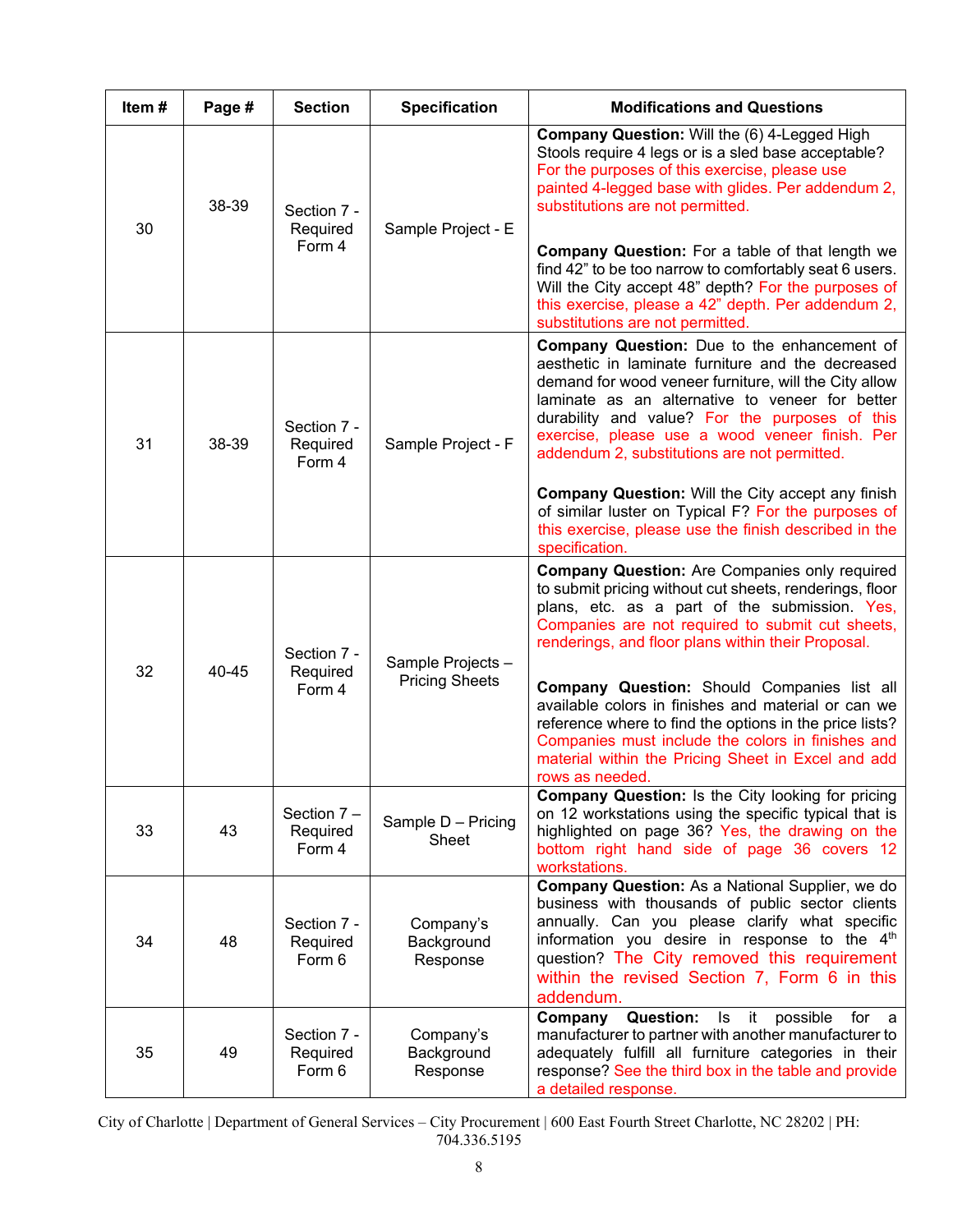| Item# | Page # | <b>Section</b>                                 | <b>Specification</b>                                                 | <b>Modifications and Questions</b>                                                                                                                                                                                                                                                                                                                                                                                                                                            |
|-------|--------|------------------------------------------------|----------------------------------------------------------------------|-------------------------------------------------------------------------------------------------------------------------------------------------------------------------------------------------------------------------------------------------------------------------------------------------------------------------------------------------------------------------------------------------------------------------------------------------------------------------------|
| 36    | 49     | Section 7 -<br>Required<br>Form 6              | Company's<br>Background<br>Response                                  | <b>Company Question: Is the City looking for certified</b><br>installers/subcontractors for only the City of Charlotte<br>projects?<br>Answer: No, see the last box in the table and provide<br>detailed<br>all<br>certified<br>response<br>on<br>a<br>installers/subcontractors and see addendum 2 -<br>question 26.                                                                                                                                                         |
| 37    | 50     | Section 7-<br>Required<br>Form 7               | References                                                           | Company Question: Are Companies required to<br>provide at least five (5) references? Is it more<br>advantageous to provide more than five (5)<br>references?<br><b>Answer:</b> The City is requesting five (5) references<br>from organizations of similar size or where the<br>Company is providing and performing similar<br>Products/Services.                                                                                                                             |
| 38    | 53-54  | Section 7 -<br>Required<br>Form 10             | Environmental<br>Purchasing<br>Responses                             | Company Question: Is this section for all possible<br>product categories or only to the products proposed<br>in the Sample Projects?<br>Answer: Companies shall complete and submit the<br>form regarding the products or supplies required to<br>perform the Services required in the resulting<br>Contract(s).                                                                                                                                                              |
| 39    | 56     | Section 8 -<br><b>OMNIA</b><br><b>Exhibits</b> | Section 1.1 -<br>Response for<br>National<br>Cooperative<br>Contract | Company Question: Can purchase orders be<br>placed directly with the Manufacturer or through an<br>Authorized Dealer partner?<br>Answer: Yes. Manufacturer may allow authorized<br>dealer to accept PO in their behalf. However, the<br>manufacturer is responsible for reporting sales back<br>to OMNIA Partners. It is recommended to make a<br>statement in your response if you are choosing to<br>allow authorized dealer to accept POs on the<br>manufacturer's behalf. |
| 40    | 59     | Section 8 -<br><b>OMNIA</b><br><b>Exhibits</b> | Section 2.2 -<br>Response for<br>National<br>Cooperative<br>Contract | <b>Company Question: What is considered a "National</b><br>Contract" for purposes of this section? The national<br>contract will be offered to all participating agencies<br>under OMNIA Partners membership. Are Companies<br>required to match our proposed City of Charlotte<br>discounting to our GSA discounting? Companies are<br>encouraged to propose the most advantageous price<br>schedule.                                                                        |
| 41    | 59     | Section 8 -<br><b>OMNIA</b><br><b>Exhibits</b> | Section 2.3 -<br>Response for<br>National<br>Cooperative<br>Contract | Company Question: Will a Company making good<br>faith efforts to market this Master Agreement cover<br>the sales commitment requirement in this section?<br>Answer: Companies are required to provide detailed<br>strategies in this section and may take exceptions as<br>necessary.                                                                                                                                                                                         |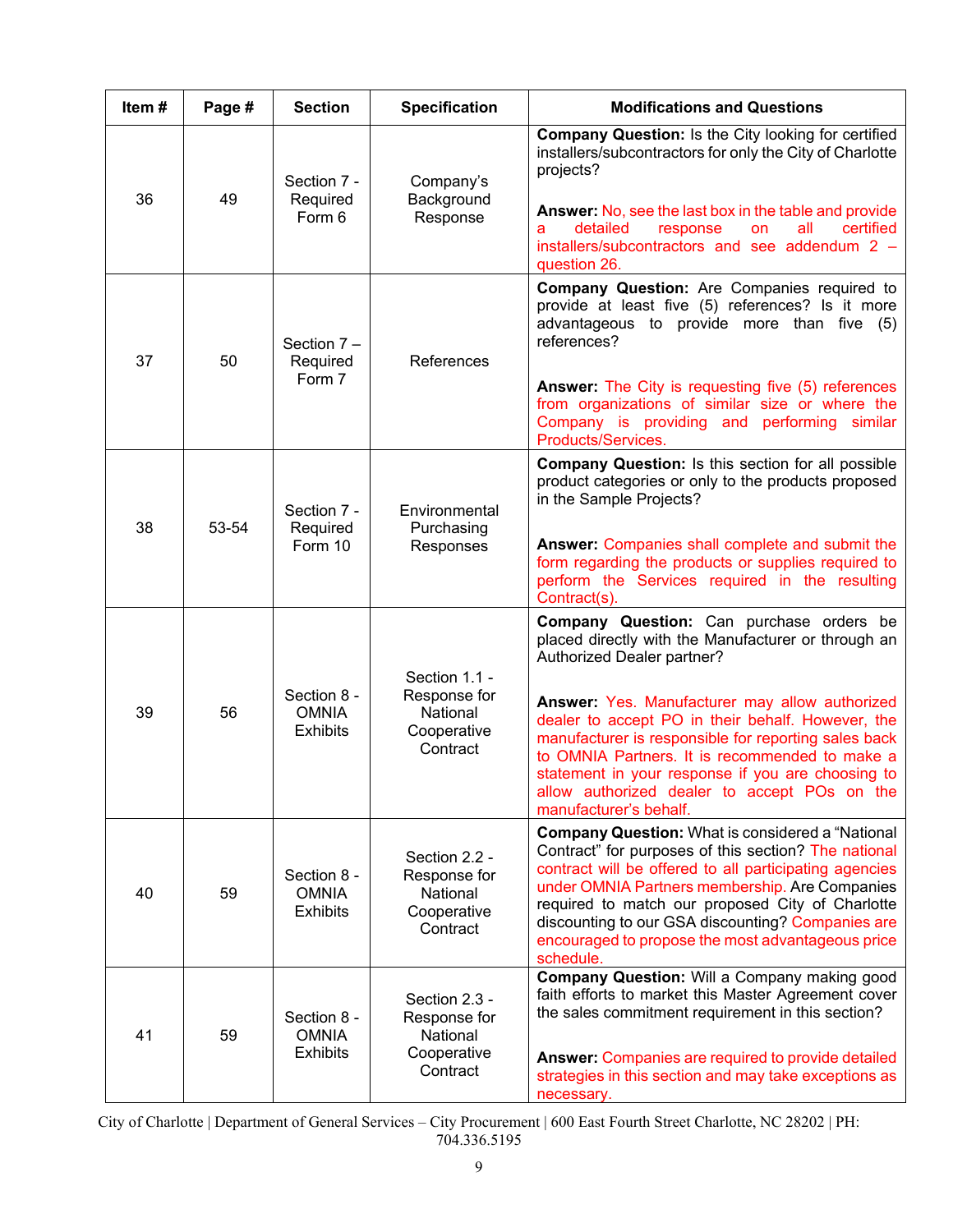| Item# | Page # | <b>Section</b>                                  | <b>Specification</b>                                                     | <b>Modifications and Questions</b>                                                                                                                                                                                                                                                                                                                                                                                                                                                                                                                                                                                                                                                                                                                                                                                                                                                                                                                                                                                     |
|-------|--------|-------------------------------------------------|--------------------------------------------------------------------------|------------------------------------------------------------------------------------------------------------------------------------------------------------------------------------------------------------------------------------------------------------------------------------------------------------------------------------------------------------------------------------------------------------------------------------------------------------------------------------------------------------------------------------------------------------------------------------------------------------------------------------------------------------------------------------------------------------------------------------------------------------------------------------------------------------------------------------------------------------------------------------------------------------------------------------------------------------------------------------------------------------------------|
| 42    | 60     | Section 8 -<br><b>OMNIA</b><br><b>Exhibits</b>  | Section 3.3 -<br>Response for<br>National<br>Cooperative<br>Contract     | <b>Company Question:</b> Can a Company indicate their<br>intent to work with the contract team in marketing the<br>contract post award?<br>Answer: Yes. OMNIA Partners marketing team will<br>work with awarded Company(ies) to market<br>contract.                                                                                                                                                                                                                                                                                                                                                                                                                                                                                                                                                                                                                                                                                                                                                                    |
| 43    | 61     | Section $8-$<br><b>OMNIA</b><br><b>Exhibits</b> | Section $3.3 - G$<br>Response for<br>National<br>Cooperative<br>Contract | Company Question: About accounts payable, are<br>Companies to provide the contact who is responsible<br>for the admin fee payment or the team member who<br>is responsible for handling questions regarding billing<br>and invoicing?<br>Answer: Companies must provide the contact<br>information for the individual responsible for the<br>admin fee reporting and payment.                                                                                                                                                                                                                                                                                                                                                                                                                                                                                                                                                                                                                                          |
| 44    | 62     | Section 8 -<br><b>OMNIA</b><br><b>Exhibits</b>  | Section 3.3 - M -<br>Response for<br>National<br>Cooperative<br>Contract | <b>Company Question:</b> Are guaranteed contract sales<br>required for the first three (3) years of the<br>agreement? No, see addendum 2 and question 54.<br><b>Company Question:</b> How can we<br>provide a<br>guaranteed volume of sales? Please clarify (as<br>defined<br>10<br>οf<br>National<br>Section<br>the<br>in.<br>Intergovernmental Purchasing Alliance Company<br>Administration Agreement) where can Companies<br>find the meaning of Contract Sales? If Companies<br>guarantee sales in Years 1 through 3, they will be<br>responsible for any administration fee based on the<br>greater of the actual Contract Sales and the<br><b>Guaranteed Contract Sales.</b><br>Modification - the first paragraph in Section M is<br>revised to read: Provide the Contract Sales (as<br>defined in Section 12 of the Administration<br>Agreement) that Company will guarantee each year<br>under the Master Agreement for the initial three years<br>of the Master Agreement ("Guaranteed Contract<br>Sales"). |
| 45    | 64     | Section $8-$<br><b>OMNIA</b><br><b>Exhibits</b> | Section 7-<br>Administration<br>Agreement                                | Company Statement: We request that the waiver of<br>consequential damages be reciprocal. Companies<br>may take exceptions as necessary.                                                                                                                                                                                                                                                                                                                                                                                                                                                                                                                                                                                                                                                                                                                                                                                                                                                                                |
| 46    | 65     | Section 8 -<br><b>OMNIA</b><br><b>Exhibits</b>  | Section 10 -<br>Administration<br>Agreement                              | <b>Company Question:</b> As a National Furniture<br>Supplier, it is not our standard practice to distribute<br>copies of our contracts. Will Companies maintaining<br>all relevant contract information on our dedicated<br>website such as authorized dealers, pricing, products<br>available, etc. meet this requirement? No.                                                                                                                                                                                                                                                                                                                                                                                                                                                                                                                                                                                                                                                                                        |
| 47    | 65     | Section 8 -<br><b>OMNIA</b><br><b>Exhibits</b>  | Section 12 -<br>Administration<br>Agreement                              | Company Question: If the City of Charlotte<br>purchases furniture, is the Company still responsible<br>for the OMNIA Partners' administrative fee? Yes.                                                                                                                                                                                                                                                                                                                                                                                                                                                                                                                                                                                                                                                                                                                                                                                                                                                                |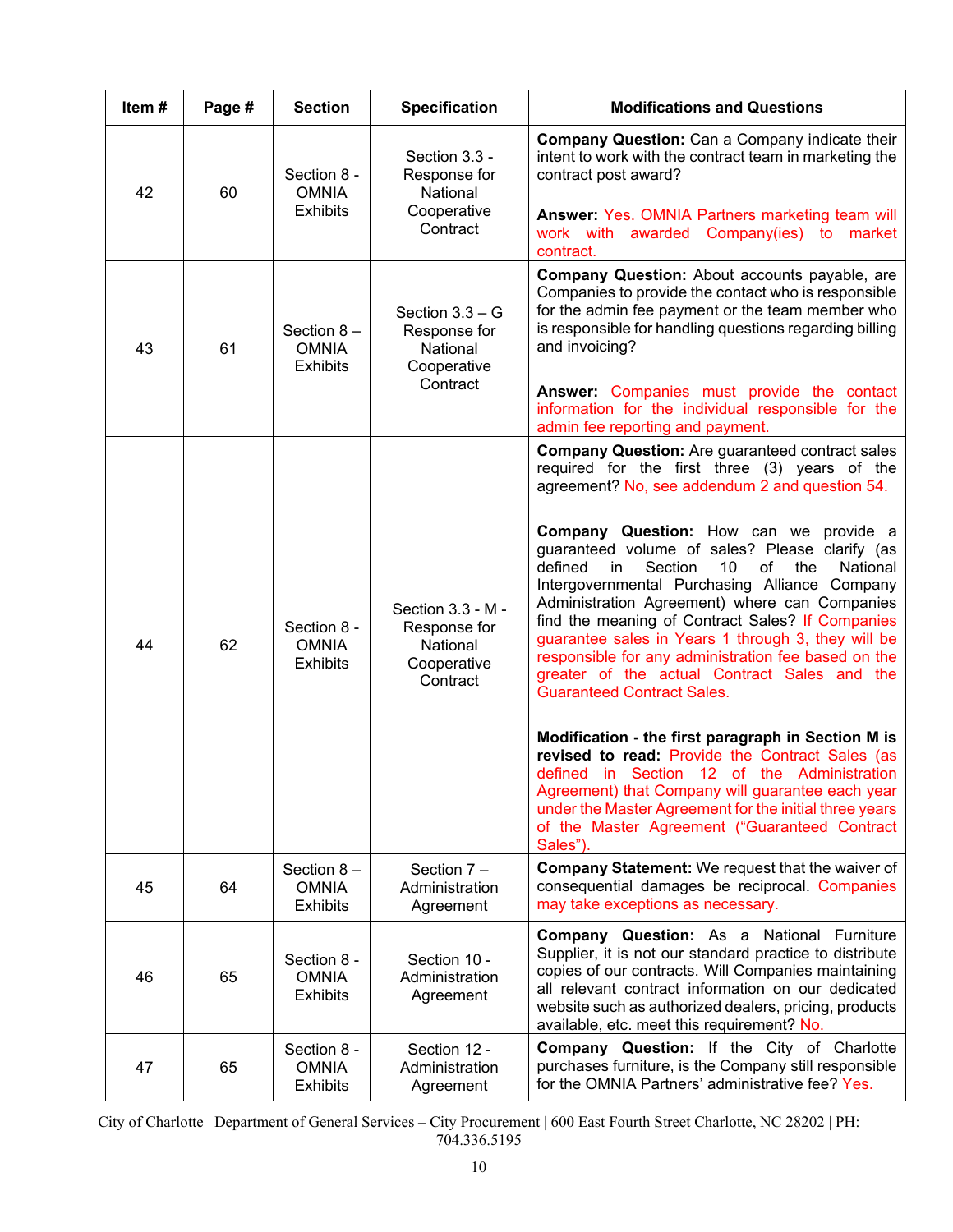| Item# | Page # | <b>Section</b>                                 | <b>Specification</b>                                              | <b>Modifications and Questions</b>                                                                                                                                                                                                                                                                                                                                                                                                                                                                                                                        |
|-------|--------|------------------------------------------------|-------------------------------------------------------------------|-----------------------------------------------------------------------------------------------------------------------------------------------------------------------------------------------------------------------------------------------------------------------------------------------------------------------------------------------------------------------------------------------------------------------------------------------------------------------------------------------------------------------------------------------------------|
| 48    | 66     | Section 8 -<br><b>OMNIA</b><br><b>Exhibits</b> | Section 14 -<br>Administration<br>Agreement                       | Company Question: Will you extend the deadline<br>for payment within 10 business days of the<br>appropriate month end? With the report itself being<br>due by the 10 <sup>th</sup> day, please consider extending the<br>receipt of payment on this report until the 30 <sup>th</sup> day.<br>Companies may take exceptions as necessary.                                                                                                                                                                                                                 |
| 49    | 66     | Section 8 -<br><b>OMNIA</b><br><b>Exhibits</b> | Section 15 -<br>Administration<br>Agreement                       | <b>Company Question:</b> Are Companies allowed to set<br>a dollar amount the sales/admin fee audit is off for<br>the Company to cover OMNIA's expenses in the<br>sales/admin fee audit? For example, an audit<br>showing the Company was off \$100 on their sales<br>admin. fee seems unreasonable to pay for an audit,<br>etc. Companies may take exceptions as necessary.                                                                                                                                                                               |
| 50    | 79     | Section 8 -<br><b>OMNIA</b><br><b>Exhibits</b> | New Jersey<br><b>Business</b><br>Compliance                       | <b>Company Question:</b> Can each brand submit the NJ<br>paperwork, registrations or will Kimball Furniture<br>Group need to register in the State of NJ as well?<br><b>Answer:</b> The Company submitting the Proposal is<br>required to complete this Exhibit.                                                                                                                                                                                                                                                                                          |
| 51    | 103    | Section $9-$<br>Sample<br>Contract             | Section 4.4 -<br>Invoices                                         | Company<br><b>Question:</b><br>Under<br>the<br>resulting<br>Contract(s), are Authorized Distributors allowed to<br>of<br>submit<br>invoices<br>instead<br>the<br>awarded<br>Company(ies)? Yes. In the final Contract(s), the City<br>will reference the Company and/or Authorized<br>Distributor as required.                                                                                                                                                                                                                                             |
| 52    | 103    | Section $9-$<br>Sample<br>Contract             | Section 4.3 - Audit                                               | Company Question: Please confirm that before an<br>audit occurs, the Company will receive reasonable<br>notice. Companies may take an exception as<br>necessary.                                                                                                                                                                                                                                                                                                                                                                                          |
| 53    | 105    | Section 9-<br>Sample<br>Contract               | Section 11-<br><b>Background Checks</b>                           | Company Question: Our Company requires pre-<br>employment drug and background checks for each<br>employee. Our criminal background checks are<br>performed<br>according to the state & county<br>regulations where the employee lives and drug<br>testing is performed by nationally registered<br>providers. In addition, our I9 verification process<br>uses E-Verify with Homeland Security. Please<br>confirm our standard process and procedures would<br>fulfill the requirements of this section. Companies<br>may take an exception as necessary. |
| 54    | 106    | Section 9-<br>Sample<br>Contract               | Section 12 -<br>Acceptance of<br>Tasks and<br><b>Deliverables</b> | Company Question: Is the sign-off sheet required<br>for each deliverable only required if requested by the<br>customer? The magnitude of orders this would<br>impact from a nationwide perspective would be very<br>difficult to manage. Companies may take an<br>exception as necessary.<br><b>Company Question:</b> If a sign off sheet indicating<br>acceptance or a rejection notice has not been<br>received within 30 days of delivery, will acceptance<br>be assumed? Companies may take an exception as<br>necessary.                             |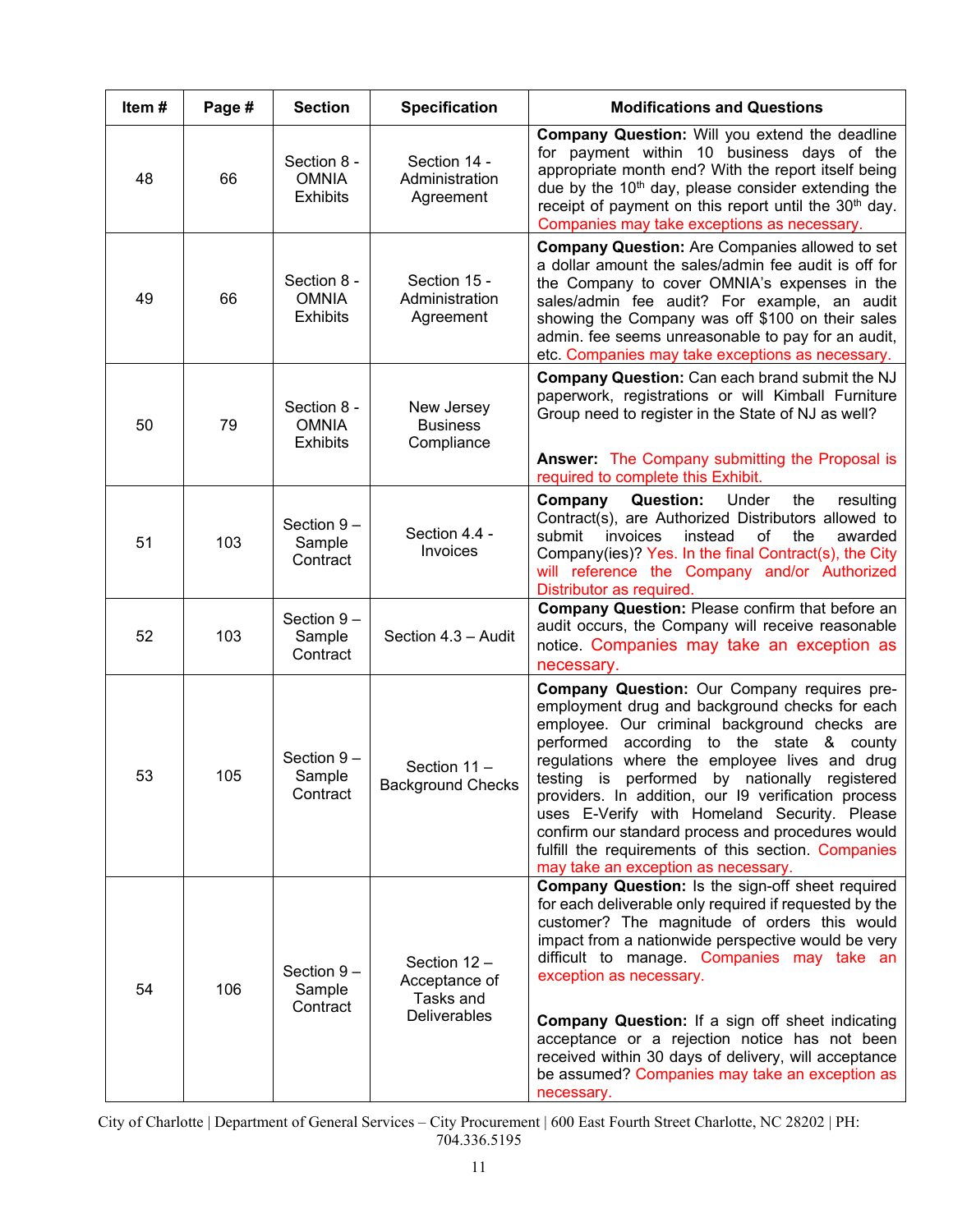| Item# | Page # | <b>Section</b>                      | <b>Specification</b>                                                                       | <b>Modifications and Questions</b>                                                                                                                                                                                                                                                                                                                                                                                                                                                                                                                                         |
|-------|--------|-------------------------------------|--------------------------------------------------------------------------------------------|----------------------------------------------------------------------------------------------------------------------------------------------------------------------------------------------------------------------------------------------------------------------------------------------------------------------------------------------------------------------------------------------------------------------------------------------------------------------------------------------------------------------------------------------------------------------------|
| 55    | 108    | Section 9-<br>Sample<br>Contract    | Section 17.1 - Right<br>to Cover                                                           | <b>Company Statement: Please confirm the City's right</b><br>to obtain Services from a third party is limited to<br>comparable Services, the City's right to deduct all<br>expenses incurred by the City in obtaining or<br>performing the comparable Services is limited to<br>reasonable expenses, and the Company has an<br>opportunity to cure before any re-procurement<br>occurs. Companies may take an exception as<br>necessary.                                                                                                                                   |
| 56    | 108    | Section $9 -$<br>Sample<br>Contract | Section 18.1 - Term                                                                        | <b>Company Question:</b> Will the renewal options<br>exercised be based on mutual written agreement<br>between both parties. Companies may take an<br>exception as necessary.                                                                                                                                                                                                                                                                                                                                                                                              |
| 57    | 108    | Section $9-$<br>Sample<br>Contract  | Section 18.2 -<br>Termination for<br>Convenience                                           | for<br>Company<br><b>Question:</b><br>Are<br>termination<br>convenience rights given to either party and not just<br>the City? Companies may take an exception as<br>necessary.                                                                                                                                                                                                                                                                                                                                                                                            |
| 58    | 109    | Section 9-<br>Sample<br>Contract    | Section $18.4 -$<br><b>Additional Grounds</b><br>for Default<br>Termination by the<br>City | <b>Company Statement: Please remove the language</b><br>in bullet a from this section. Failure to perform should<br>already be captured under Termination for Default<br>given reasonable<br>opportunity<br>and<br>to<br>cure.<br>Companies may take an exception as necessary.                                                                                                                                                                                                                                                                                            |
| 59    | 110    | Section 9-<br>Sample<br>Contract    | Section 18.6 -<br>Cancellation of<br>Orders &<br>Subcontracts                              | Company Statement: Because we are a custom<br>made-to-order manufacturer, please confirm within<br>Termination<br>for<br>Convenience<br>the<br>clause,<br>manufacturers will be paid for work in progress.<br>Companies may take an exception as necessary.<br>Company Statement: As our product is largely<br>made-to-order and may be customized at the<br>customer's request, please confirm that order<br>cancellations after production has commenced are<br>subject<br>reasonable<br>cancellation<br>to<br>charges.<br>Companies may take an exception as necessary. |
| 60    | 115    | Section $9-$<br>Sample<br>Contract  | Section 26.2.3 -<br>Other Insurance<br>Requirements                                        | Company Statement: Regarding cancellation of<br>insurance in this section, our Carrier will provide<br>cancellation notice in accordance with the Company<br>policy provisions. Please confirm this is acceptable.<br>Companies may take an exception as necessary.                                                                                                                                                                                                                                                                                                        |
| 61    | 117    | Section $9-$<br>Sample<br>Contract  | Section 29.3 -<br>Governing Law &<br>Jurisdiction                                          | Company Statement: Does the performance in<br>Charlotte, North Carolina still hold true if this is a<br>nationwide contract? Companies may take an<br>exception as necessary.                                                                                                                                                                                                                                                                                                                                                                                              |
| 62    |        | General                             | Non-Contract Items                                                                         | Company Question: If clearly defined, will the City<br>allow non-contract items on the same purchase order<br>as contract items? Yes.                                                                                                                                                                                                                                                                                                                                                                                                                                      |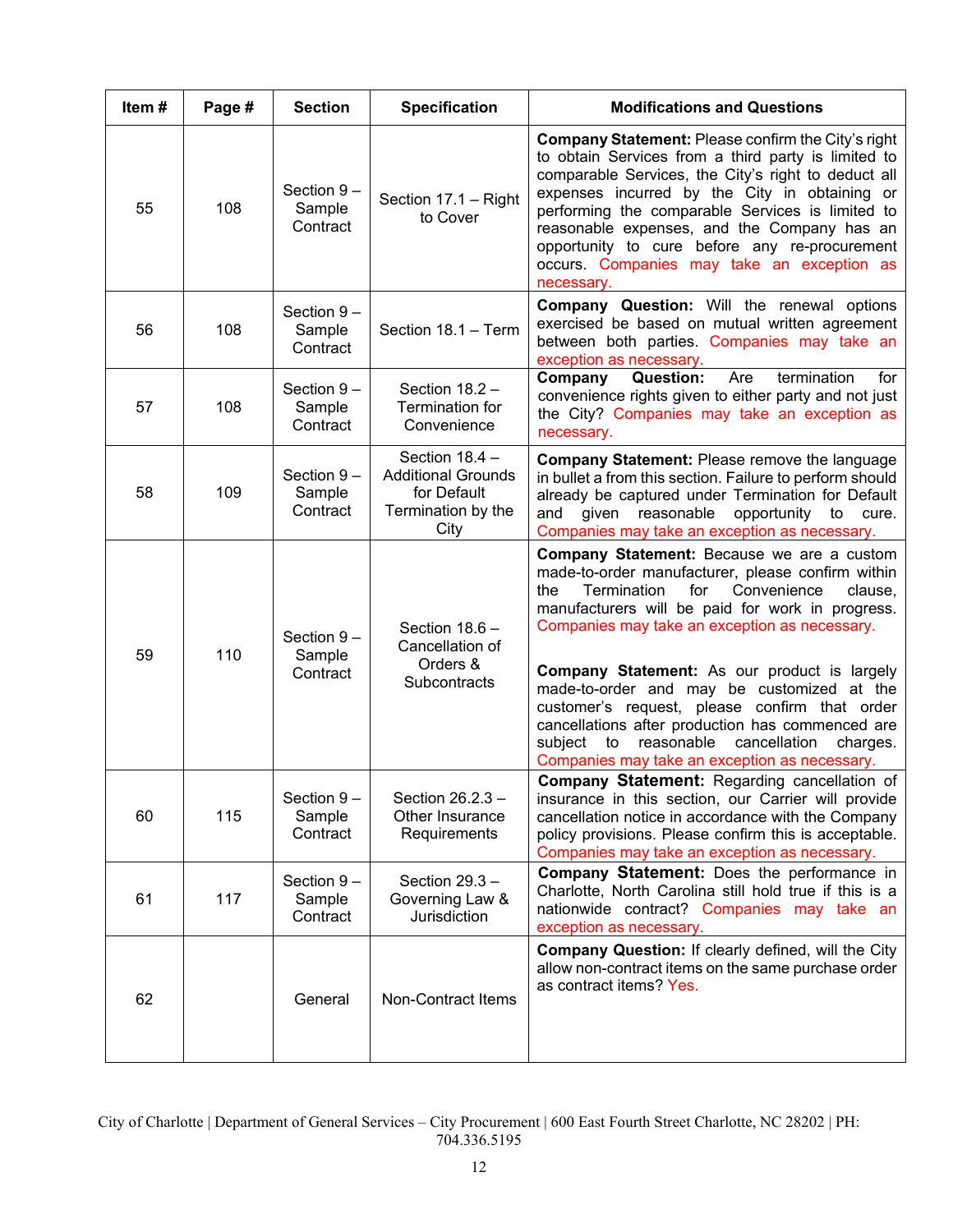| Item # | Page # | <b>Section</b>                                      | <b>Specification</b> | <b>Modifications and Questions</b>                                                                                                                                                                                                                                                                                                                                                                                                                                                                                               |
|--------|--------|-----------------------------------------------------|----------------------|----------------------------------------------------------------------------------------------------------------------------------------------------------------------------------------------------------------------------------------------------------------------------------------------------------------------------------------------------------------------------------------------------------------------------------------------------------------------------------------------------------------------------------|
| 63     | 11     | Section $2-$<br>Intro and<br>General<br>Information | Section 2.6.6        | Company Question: If I am a certified Company<br>with NCHUB, why is my organization not visible at<br>www.charlottebusinessinclusion.com?<br><b>Answer: A complete list of City of Charlotte certified</b><br>SBEs and City registered MWBEs located within the<br>Charlotte Combined Statistical Area (CSA) is<br>available on the site above. To increase inclusion<br>participation, Companies may conduct a national<br><b>MWSBEs</b><br>search<br>for<br>аt<br>https://charlotte.diversitycompliance.com/?TN=charl<br>otte. |

The Proposals are due on by **2 pm EDT on Tuesday, August 6, 2019**.

Companies must use the Revised Forms dated 7-18-19 including the Checklist, Section 7, Form 4 – Pricing Worksheet, Sample Project Exhibit, and Section 7 – Form 6 – Company's Background Response. The "269- 2019-105 – Categories, Storage and Incentives in Excel", "Additional Services and Solutions Pricing – Furniture", and "269-2019-105 – Furniture RFP – Sample Project Pricing Sheet" spreadsheets have been revised as of 7- 18-19. Companies must submit all pricing sheets in hard copy and Excel format.

To constitute a complete proposal response, you must acknowledge receipt of this addendum with the Addenda Receipt Confirmation Form in Section 7 of the RFP in your Proposal. *Any Company not acknowledging receipt of an issued addendum may not be considered.* 

The City will no longer accept questions for this solicitation. In the event additional changes to this RFP are warranted, all Companies are responsible for monitoring the City's [Contracts Opportunities](https://charlottenc.gov/DoingBusiness/Pages/SolicitationDetails.aspx?ID=1081) site or www.ips.state.nc.us for additional addenda.

We appreciate your interest in doing business with the City and look forward to receiving a Proposal from your company.

Sincerely,

Genetta N. Carothers, A.P.P.; CLGPO Procurement Officer

cc: RFP File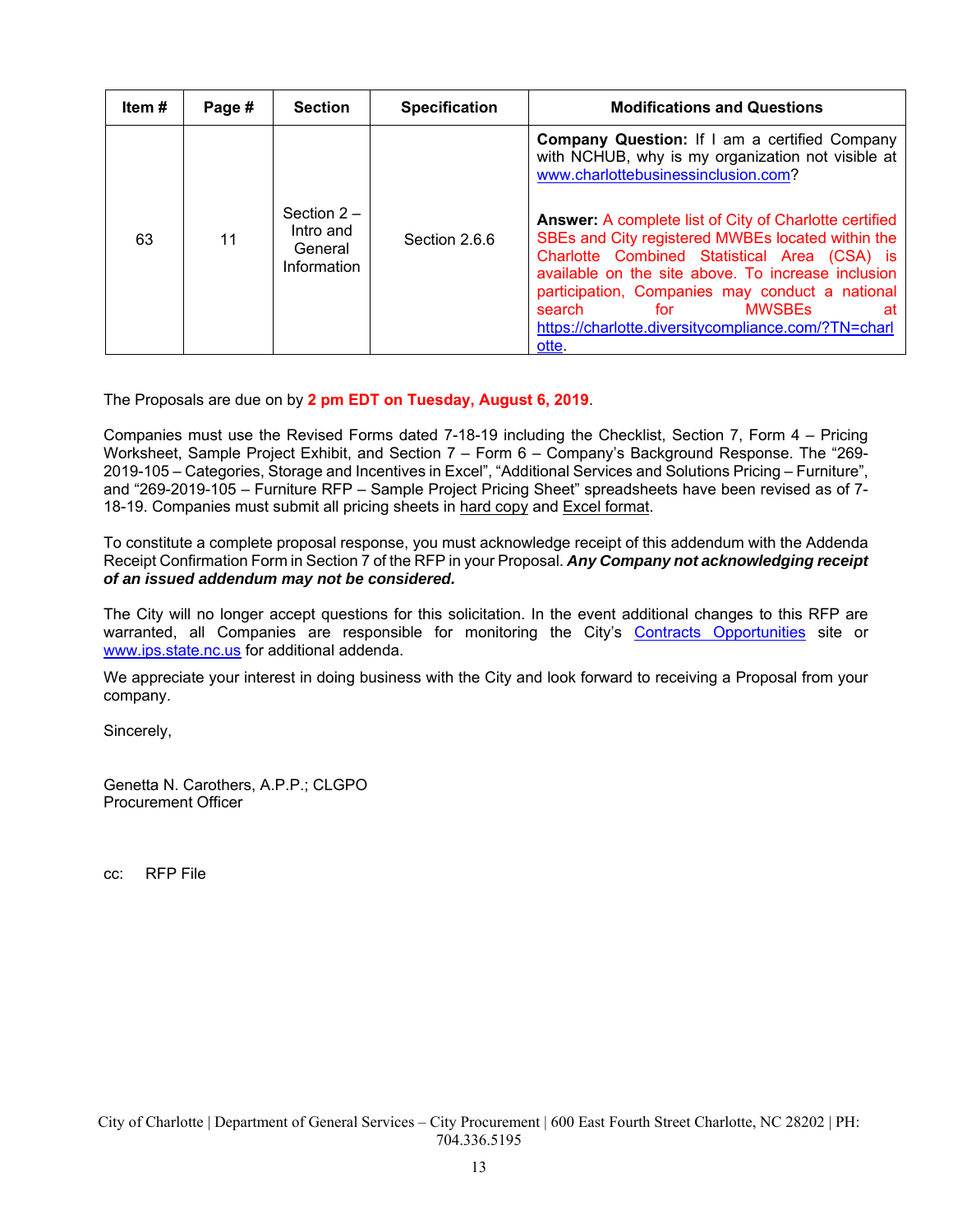## **REVISED – 7-18-19:**

| Included<br>(Check) | Requirements                                                                                                                                                                                            |  |  |  |  |  |  |  |  |
|---------------------|---------------------------------------------------------------------------------------------------------------------------------------------------------------------------------------------------------|--|--|--|--|--|--|--|--|
|                     | Cover Letter (per Section 5.1.1)                                                                                                                                                                        |  |  |  |  |  |  |  |  |
|                     | Proposed Solution (per Section 5.1.2)                                                                                                                                                                   |  |  |  |  |  |  |  |  |
|                     | Addenda Acknowledgement Form (Section 7, Form 2)                                                                                                                                                        |  |  |  |  |  |  |  |  |
|                     | Proposal Submission Form (Section 7, Form 3)                                                                                                                                                            |  |  |  |  |  |  |  |  |
|                     | Pricing Sheet (Section 7, Form 4) Attachment 1 containing: Fixed Percentage Discounts /<br>Hourly Rates / Monthly Rate / Sample Projects                                                                |  |  |  |  |  |  |  |  |
|                     | MWSBE Utilization (Section 7, Form 5)                                                                                                                                                                   |  |  |  |  |  |  |  |  |
|                     | Company's Background Response (Section 7, Form 6)                                                                                                                                                       |  |  |  |  |  |  |  |  |
|                     | References (Section 7, Form 7)                                                                                                                                                                          |  |  |  |  |  |  |  |  |
|                     | Certification Regarding Debarment (Section 7, Form 8)                                                                                                                                                   |  |  |  |  |  |  |  |  |
|                     | Byrd Anti-Lobbying Certification (Section 7, Form 9)                                                                                                                                                    |  |  |  |  |  |  |  |  |
|                     | Environmental Purchasing Response (Section 7, Form 10)                                                                                                                                                  |  |  |  |  |  |  |  |  |
|                     | OMNIA Partners - Response for National Cooperative Contract (Section 8, Exhibit A)                                                                                                                      |  |  |  |  |  |  |  |  |
|                     | OMNIA Partners - Federal Funds Certification (Section 8, Exhibit F)                                                                                                                                     |  |  |  |  |  |  |  |  |
|                     | OMNIA Partners – Ownership Disclosure Form (Section 8, Exhibit G, Doc #1)                                                                                                                               |  |  |  |  |  |  |  |  |
|                     | OMNIA Partners - Non-Collusion Affidavit (Section 8, Exhibit G, Doc #2)                                                                                                                                 |  |  |  |  |  |  |  |  |
|                     | OMNIA Partners - Affirmative Action Affidavit (Section 8, Exhibit G, Doc #3)                                                                                                                            |  |  |  |  |  |  |  |  |
|                     | OMNIA Partners – Political Contribution Disclosure Form (Section 8, Exhibit G, Doc #4)                                                                                                                  |  |  |  |  |  |  |  |  |
|                     | OMNIA Partners – Stockholder Disclosure Certification (Section 8, Exhibit G, Doc #5)                                                                                                                    |  |  |  |  |  |  |  |  |
|                     | OMNIA Partners – Certification of Non-Involvement in Prohibited Activities in Iran<br>(Section 8, Exhibit G, Doc #6)                                                                                    |  |  |  |  |  |  |  |  |
|                     | OMNIA Partners - New Jersey Business Registration Certificate (Section 8, Exhibit G,<br>Doc $#7$ )                                                                                                      |  |  |  |  |  |  |  |  |
|                     | Exceptions to any part of the RFP (If you take any exceptions to anything in this<br>document, please list it in a category in your Proposal called "Exceptions" and offer<br>an alternative solution). |  |  |  |  |  |  |  |  |

**Proposal Format** - Proposals should be formatted as follows: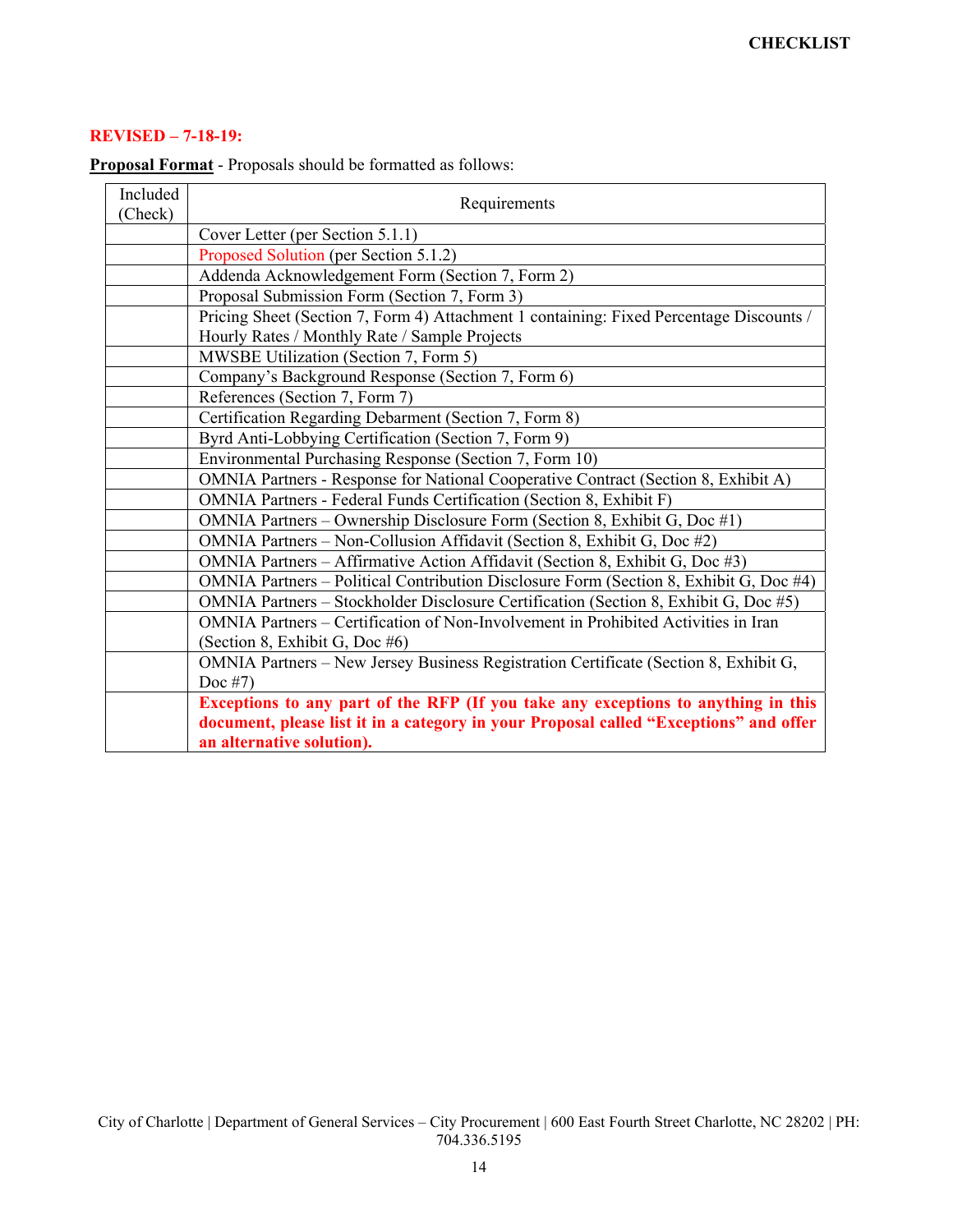### **(REVISED 7-18-19) SECTION 7 - REQUIRED FORM 4 – PRICING WORKSHEET RFP # 269-2019-105 FURNITURE, INSTALLATION AND RELATED PRODUCTS AND SERVICES**

Regardless of exceptions taken, Companies shall provide pricing based on the requirements and terms set forth in this RFP. Pricing must be all-inclusive and cover every aspect of the Project. Cost must be in United States dollars. **Your Price Proposal must reflect all costs for which the City/Participating Public Agencies will be responsible.** 

For purposes of this RFP, assume an initial term of five (5) years, with the City having an option to renew for two (2) additional consecutive one (1) year terms thereafter.

1. **Furniture Categories and Other Related Products:** Company must identify the manufacturer's list price catalog name with the edition number and/or date. Company may insert rows to add product lines per category and incorporate tiered discounts. Company must insert the fixed percentage discount of the manufacturer's list price for each delivery option in the table below:

| <b>REVISED TO REQUIRE A FIXED (%) PERCENTAGE DISCOUNT OFF THE</b><br><b>MANUFACTURER'S LIST PRICE BASED ON AVAILABLE CATEGORY AND EACH DELIVERY</b> |                                                                                                                                       |                  |                        |  |  |  |  |  |  |  |  |
|-----------------------------------------------------------------------------------------------------------------------------------------------------|---------------------------------------------------------------------------------------------------------------------------------------|------------------|------------------------|--|--|--|--|--|--|--|--|
| <b>TYPE</b>                                                                                                                                         |                                                                                                                                       |                  |                        |  |  |  |  |  |  |  |  |
| Category                                                                                                                                            | <b>Insert the Verifiable</b><br><b>Manufacturer's List Price</b><br><b>Catalog Name with the</b><br><b>Edition Number and/or Date</b> | <b>Drop Ship</b> | <b>Inside Delivery</b> |  |  |  |  |  |  |  |  |
| <b>Systems Furniture</b>                                                                                                                            |                                                                                                                                       |                  |                        |  |  |  |  |  |  |  |  |
| Freestanding<br>Furniture                                                                                                                           |                                                                                                                                       |                  |                        |  |  |  |  |  |  |  |  |
| Seating / Chairs                                                                                                                                    |                                                                                                                                       |                  |                        |  |  |  |  |  |  |  |  |
| Soft Seating                                                                                                                                        |                                                                                                                                       |                  |                        |  |  |  |  |  |  |  |  |
| Filing Systems,<br>Storage & Equipment                                                                                                              |                                                                                                                                       |                  |                        |  |  |  |  |  |  |  |  |
| Library Furniture                                                                                                                                   |                                                                                                                                       |                  |                        |  |  |  |  |  |  |  |  |
| Auditorium/Theater<br><b>Fixed Seating</b>                                                                                                          |                                                                                                                                       |                  |                        |  |  |  |  |  |  |  |  |
| <b>Other Related</b><br><b>Products</b>                                                                                                             | <b>Insert the Verifiable</b><br><b>Manufacturer's List Price</b><br><b>Catalog Name with the</b><br><b>Edition Number and/or Date</b> | <b>Drop Ship</b> | <b>Inside Delivery</b> |  |  |  |  |  |  |  |  |
|                                                                                                                                                     |                                                                                                                                       |                  |                        |  |  |  |  |  |  |  |  |
|                                                                                                                                                     |                                                                                                                                       |                  |                        |  |  |  |  |  |  |  |  |
|                                                                                                                                                     |                                                                                                                                       |                  |                        |  |  |  |  |  |  |  |  |
|                                                                                                                                                     |                                                                                                                                       |                  |                        |  |  |  |  |  |  |  |  |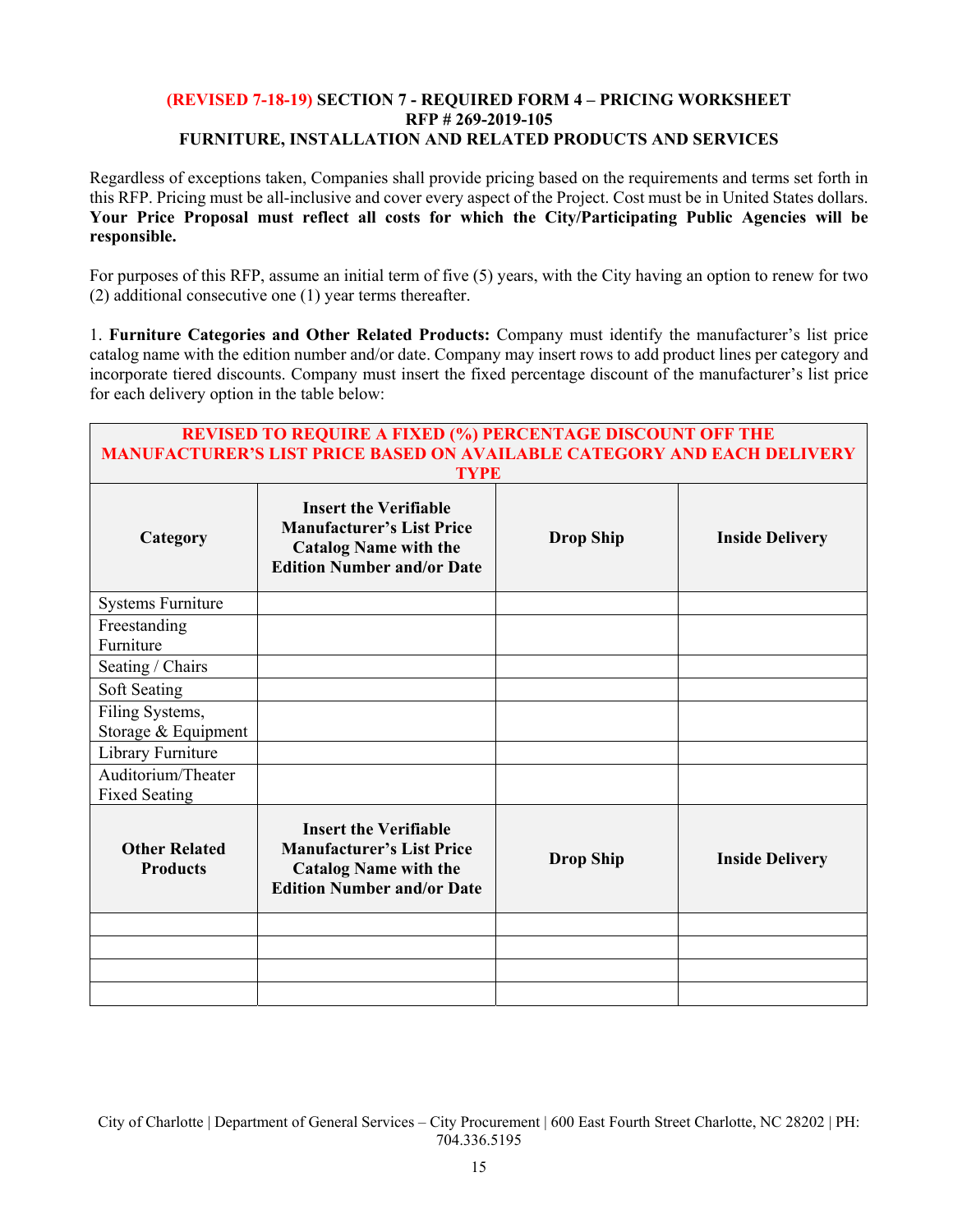#### **REVISED ADDENDUM 3 - ADDITIONAL SERVICES AND SOLUTIONS COMPANY MUST SUBMIT IN HARD COPY AND EXCEL FORMAT ON FLASH DRIVE**

| 2. REVISED 7-18-19 - OPTION #1: New INSTALLATION option with a fixed % discount only. This option requires the Company to define the installation fee program in their Proposal. If a percentage of<br>total dollar amounts of each order are proposed, the Company must submit one (1) fixed percentage rate in lines 2-5 for all installation services for the City and all public agencies regardless of the location. |    |          |    |    |    |             |           |    |                                                                                                                   |    |    |    |    |    |    |    |    |    |    |    |    |    |    |    |    |
|---------------------------------------------------------------------------------------------------------------------------------------------------------------------------------------------------------------------------------------------------------------------------------------------------------------------------------------------------------------------------------------------------------------------------|----|----------|----|----|----|-------------|-----------|----|-------------------------------------------------------------------------------------------------------------------|----|----|----|----|----|----|----|----|----|----|----|----|----|----|----|----|
| Basic Installation -                                                                                                                                                                                                                                                                                                                                                                                                      |    |          |    |    |    |             |           |    |                                                                                                                   |    |    |    |    |    |    |    |    |    |    |    |    |    |    |    |    |
| Normal Hours                                                                                                                                                                                                                                                                                                                                                                                                              |    |          |    |    |    |             |           |    |                                                                                                                   |    |    |    |    |    |    |    |    |    |    |    |    |    |    |    |    |
| Basic Installation -                                                                                                                                                                                                                                                                                                                                                                                                      |    |          |    |    |    |             |           |    |                                                                                                                   |    |    |    |    |    |    |    |    |    |    |    |    |    |    |    |    |
| After Hours                                                                                                                                                                                                                                                                                                                                                                                                               |    |          |    |    |    |             |           |    |                                                                                                                   |    |    |    |    |    |    |    |    |    |    |    |    |    |    |    |    |
| Expanded                                                                                                                                                                                                                                                                                                                                                                                                                  |    |          |    |    |    |             |           |    |                                                                                                                   |    |    |    |    |    |    |    |    |    |    |    |    |    |    |    |    |
| Installation - Norma                                                                                                                                                                                                                                                                                                                                                                                                      |    |          |    |    |    |             |           |    |                                                                                                                   |    |    |    |    |    |    |    |    |    |    |    |    |    |    |    |    |
| Hours                                                                                                                                                                                                                                                                                                                                                                                                                     |    |          |    |    |    |             |           |    |                                                                                                                   |    |    |    |    |    |    |    |    |    |    |    |    |    |    |    |    |
| Expanded                                                                                                                                                                                                                                                                                                                                                                                                                  |    |          |    |    |    |             |           |    |                                                                                                                   |    |    |    |    |    |    |    |    |    |    |    |    |    |    |    |    |
| Installation - After                                                                                                                                                                                                                                                                                                                                                                                                      |    |          |    |    |    |             |           |    |                                                                                                                   |    |    |    |    |    |    |    |    |    |    |    |    |    |    |    |    |
| Hours                                                                                                                                                                                                                                                                                                                                                                                                                     |    |          |    |    |    |             |           |    |                                                                                                                   |    |    |    |    |    |    |    |    |    |    |    |    |    |    |    |    |
| 2. REVISED 7-18-19 - OPTION 2 - Company must submit a fixed hourly rate or an hourly rate range per state for each type of installation and other additional services and solutions in the table below.                                                                                                                                                                                                                   |    |          |    |    |    |             |           |    | Company may insert additional rows as necessary for any additional services and solutions offered by the Company. |    |    |    |    |    |    |    |    |    |    |    |    |    |    |    |    |
| <b>Additional Services</b><br>& Solutions                                                                                                                                                                                                                                                                                                                                                                                 | AL | AK       | AZ | AR | CA | $_{\rm CO}$ | <b>CT</b> | DE | FL                                                                                                                | GA | ΗΙ | ID | Ш  | IN | IA | KS | KY | LA | ME | MD | MA | MI | MN | MS | MO |
| <b>Basic Installation -</b>                                                                                                                                                                                                                                                                                                                                                                                               |    |          |    |    |    |             |           |    |                                                                                                                   |    |    |    |    |    |    |    |    |    |    |    |    |    |    |    |    |
| <b>Normal Hours</b>                                                                                                                                                                                                                                                                                                                                                                                                       |    |          |    |    |    |             |           |    |                                                                                                                   |    |    |    |    |    |    |    |    |    |    |    |    |    |    |    |    |
| Basic Installation -                                                                                                                                                                                                                                                                                                                                                                                                      |    |          |    |    |    |             |           |    |                                                                                                                   |    |    |    |    |    |    |    |    |    |    |    |    |    |    |    |    |
| After Hours                                                                                                                                                                                                                                                                                                                                                                                                               |    |          |    |    |    |             |           |    |                                                                                                                   |    |    |    |    |    |    |    |    |    |    |    |    |    |    |    |    |
| Expanded<br>Installation - Norma                                                                                                                                                                                                                                                                                                                                                                                          |    |          |    |    |    |             |           |    |                                                                                                                   |    |    |    |    |    |    |    |    |    |    |    |    |    |    |    |    |
| Hours                                                                                                                                                                                                                                                                                                                                                                                                                     |    |          |    |    |    |             |           |    |                                                                                                                   |    |    |    |    |    |    |    |    |    |    |    |    |    |    |    |    |
| Expanded                                                                                                                                                                                                                                                                                                                                                                                                                  |    |          |    |    |    |             |           |    |                                                                                                                   |    |    |    |    |    |    |    |    |    |    |    |    |    |    |    |    |
| Installation - After                                                                                                                                                                                                                                                                                                                                                                                                      |    |          |    |    |    |             |           |    |                                                                                                                   |    |    |    |    |    |    |    |    |    |    |    |    |    |    |    |    |
| Hours                                                                                                                                                                                                                                                                                                                                                                                                                     |    |          |    |    |    |             |           |    |                                                                                                                   |    |    |    |    |    |    |    |    |    |    |    |    |    |    |    |    |
| Design                                                                                                                                                                                                                                                                                                                                                                                                                    |    |          |    |    |    |             |           |    |                                                                                                                   |    |    |    |    |    |    |    |    |    |    |    |    |    |    |    |    |
| Project Managemen                                                                                                                                                                                                                                                                                                                                                                                                         |    |          |    |    |    |             |           |    |                                                                                                                   |    |    |    |    |    |    |    |    |    |    |    |    |    |    |    |    |
| <b>Asset Management</b>                                                                                                                                                                                                                                                                                                                                                                                                   |    |          |    |    |    |             |           |    |                                                                                                                   |    |    |    |    |    |    |    |    |    |    |    |    |    |    |    |    |
| Refurbishment                                                                                                                                                                                                                                                                                                                                                                                                             |    |          |    |    |    |             |           |    |                                                                                                                   |    |    |    |    |    |    |    |    |    |    |    |    |    |    |    |    |
| 2. REVISED 7-18-19 - OPTION 2 - Company must submit a fixed hourly rate or an hourly rate range per state for each type of installation and other additional services and solutions in the table below.                                                                                                                                                                                                                   |    |          |    |    |    |             |           |    | Company may insert additional rows as necessary for any additional services and solutions offered by the Company. |    |    |    |    |    |    |    |    |    |    |    |    |    |    |    |    |
| <b>Additional Services</b><br>& Solutions                                                                                                                                                                                                                                                                                                                                                                                 | MT | $\bf NE$ | NV | NH | NJ | <b>NM</b>   | NY        | NC | <b>ND</b>                                                                                                         | OН | OK | OR | PA | RI | SC | SD | TN | TX | UT | VT | VA | WA | WV | WI | WY |
| Basic Installation -                                                                                                                                                                                                                                                                                                                                                                                                      |    |          |    |    |    |             |           |    |                                                                                                                   |    |    |    |    |    |    |    |    |    |    |    |    |    |    |    |    |
| <b>Normal Hours</b>                                                                                                                                                                                                                                                                                                                                                                                                       |    |          |    |    |    |             |           |    |                                                                                                                   |    |    |    |    |    |    |    |    |    |    |    |    |    |    |    |    |
| Basic Installation -                                                                                                                                                                                                                                                                                                                                                                                                      |    |          |    |    |    |             |           |    |                                                                                                                   |    |    |    |    |    |    |    |    |    |    |    |    |    |    |    |    |
| After Hours                                                                                                                                                                                                                                                                                                                                                                                                               |    |          |    |    |    |             |           |    |                                                                                                                   |    |    |    |    |    |    |    |    |    |    |    |    |    |    |    |    |
| Expanded                                                                                                                                                                                                                                                                                                                                                                                                                  |    |          |    |    |    |             |           |    |                                                                                                                   |    |    |    |    |    |    |    |    |    |    |    |    |    |    |    |    |
| <b>Installation - Norma</b>                                                                                                                                                                                                                                                                                                                                                                                               |    |          |    |    |    |             |           |    |                                                                                                                   |    |    |    |    |    |    |    |    |    |    |    |    |    |    |    |    |
| Hours                                                                                                                                                                                                                                                                                                                                                                                                                     |    |          |    |    |    |             |           |    |                                                                                                                   |    |    |    |    |    |    |    |    |    |    |    |    |    |    |    |    |
| Expanded                                                                                                                                                                                                                                                                                                                                                                                                                  |    |          |    |    |    |             |           |    |                                                                                                                   |    |    |    |    |    |    |    |    |    |    |    |    |    |    |    |    |
| <b>Installation - After</b>                                                                                                                                                                                                                                                                                                                                                                                               |    |          |    |    |    |             |           |    |                                                                                                                   |    |    |    |    |    |    |    |    |    |    |    |    |    |    |    |    |
| Hours                                                                                                                                                                                                                                                                                                                                                                                                                     |    |          |    |    |    |             |           |    |                                                                                                                   |    |    |    |    |    |    |    |    |    |    |    |    |    |    |    |    |
| Design                                                                                                                                                                                                                                                                                                                                                                                                                    |    |          |    |    |    |             |           |    |                                                                                                                   |    |    |    |    |    |    |    |    |    |    |    |    |    |    |    |    |
| Project Management                                                                                                                                                                                                                                                                                                                                                                                                        |    |          |    |    |    |             |           |    |                                                                                                                   |    |    |    |    |    |    |    |    |    |    |    |    |    |    |    |    |
| <b>Asset Management</b>                                                                                                                                                                                                                                                                                                                                                                                                   |    |          |    |    |    |             |           |    |                                                                                                                   |    |    |    |    |    |    |    |    |    |    |    |    |    |    |    |    |
| Refurbishment                                                                                                                                                                                                                                                                                                                                                                                                             |    |          |    |    |    |             |           |    |                                                                                                                   |    |    |    |    |    |    |    |    |    |    |    |    |    |    |    |    |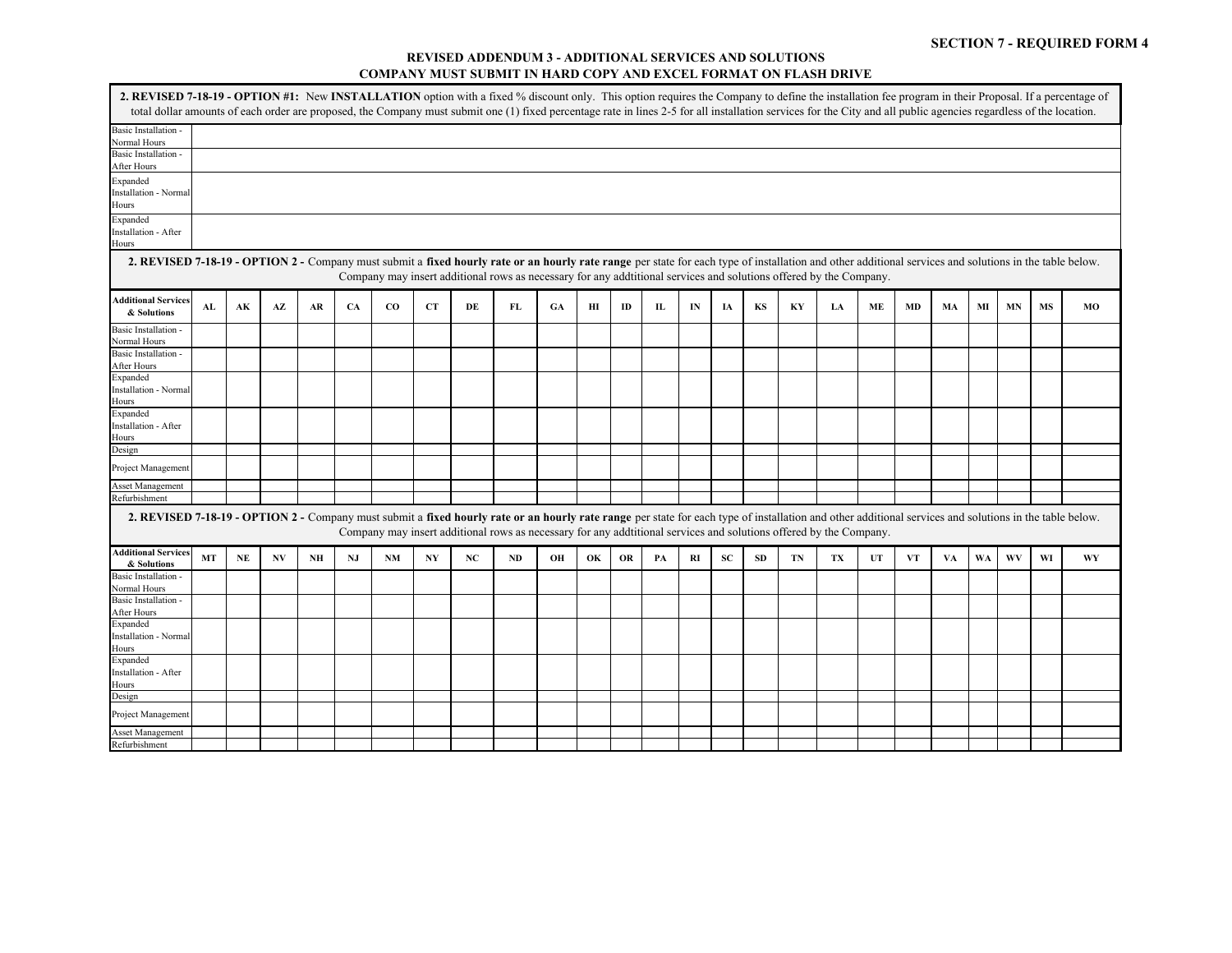3. **Additional Services and Solutions:** Company must insert a fixed monthly rate or a monthly rate range for all available options for storage in the table below. Company may insert additional rows as necessary.

| <b>Additional Services</b><br>& Solutions | <b>Standard Fixed</b><br><b>Monthly Rate</b> | <b>Monthly Rate / ft<sup>2</sup></b> | <b>Monthly Rate / ft<sup>3</sup></b> |
|-------------------------------------------|----------------------------------------------|--------------------------------------|--------------------------------------|
| Storage                                   | ¢<br>J                                       |                                      |                                      |

4. **Pricing Incentives and Rebates:** Company must define the tier and add rows as required. Please identify any incentives and rebates offered based on volume, dollar amounts, or other criteria below:

| <b>Incentives / Rebates Description</b> | <b>Amount</b> or<br>Percentage |
|-----------------------------------------|--------------------------------|
|                                         |                                |
|                                         |                                |
|                                         |                                |
|                                         |                                |
|                                         |                                |
|                                         |                                |

### 5. **Payment Terms:**

6. **Delivery:** Company must state the normal delivery time (in calendar days) and any options for expediting delivery.

**\_\_\_\_\_\_\_\_\_\_\_\_\_\_\_\_\_\_\_\_\_\_\_\_\_\_\_\_\_\_\_\_\_\_\_\_\_\_\_\_\_\_\_\_\_\_\_\_\_\_\_\_\_\_\_\_\_\_\_\_\_\_\_\_\_\_\_\_\_\_\_\_\_\_\_\_\_\_\_\_\_ \_\_\_\_\_\_\_\_\_\_\_\_\_\_\_\_\_\_\_\_\_\_\_\_\_\_\_\_\_\_\_\_\_\_\_\_\_\_\_\_\_\_\_\_\_\_\_\_\_\_\_\_\_\_\_\_\_\_\_\_\_\_\_\_\_\_\_\_\_\_\_\_\_\_\_\_\_\_\_\_\_**

- 7. **Warranty:** Company must detail the following:
	- a. Applicable warranty and/or guarantees of furniture and installations including any conditions and response time for repair and/or replacement of any components during the warranty period.
	- b. Warranty period start date. The City of Charlotte desires the warranty start at the time of substantial completion.
	- c. Availability of replacement parts.
	- d. Life expectancy of furniture under normal use.
- City of Charlotte | Department of General Services City Procurement | 600 East Fourth Street Charlotte, NC 28202 | PH: 704.336.5195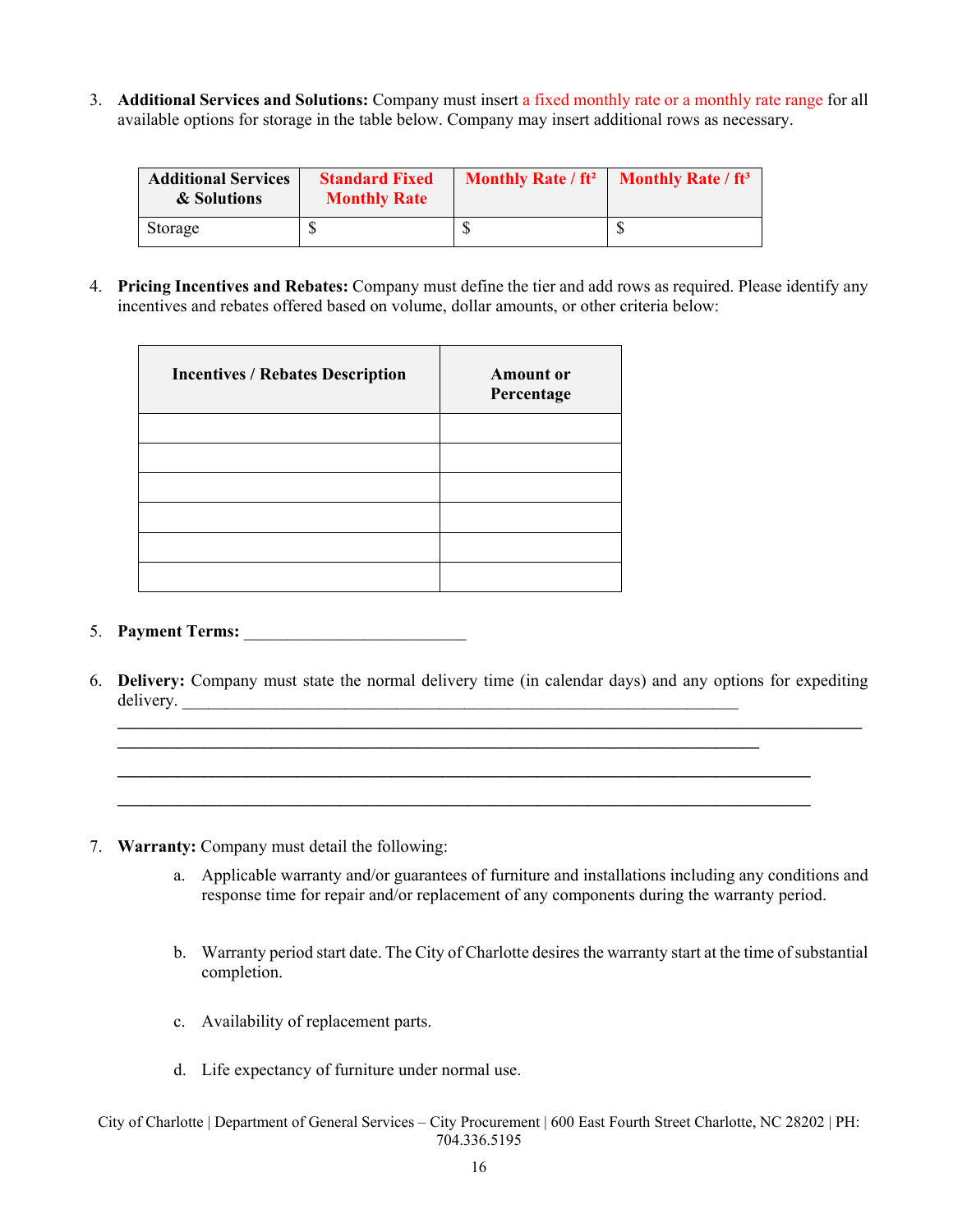- e. Detailed information as to proposed return policy on all furniture.
- 8. **Sample Projects:** Company must provide pricing for the **City of Charlotte's** Sample Projects provided in this Section. Pricing should be based on pricing quoted in Section 7, Form 4 and include basic/expanded installation services during normal hours and after hours. **Sample Project Pricing must be submitted in the format provided and in hard copy and Excel format on a flash drive.** The Sample Projects will be used for evaluation purposes only.
	- a. Sample Project #A Conference Room
	- b. Sample Project #B Break Room
	- c. Sample Project #C Private Office
	- d. Sample Project  $#D 6x7$ ' Workstations
		- i. Pricing must include the furniture, all required panels, hardware, connectors, and brackets required to build the 12 workstations.
	- e. Sample Project #E Large Collaboration Space
	- f. Sample Project #F Lounge Seating Area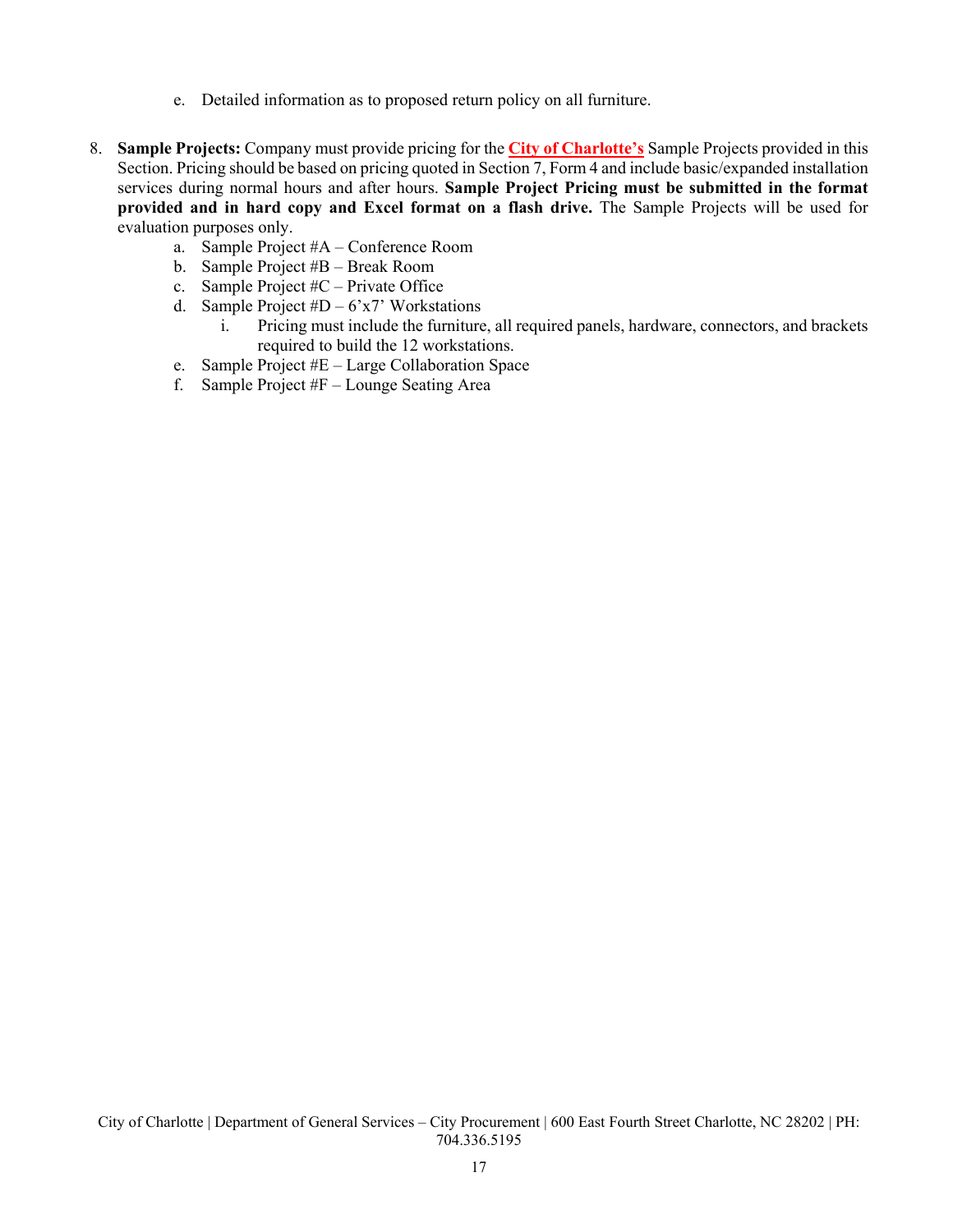REVISED - 7-18-19



**FURNITURE PLANS – Space Types A, B, C, and D**

- A: Conference Room
- B: Break Room
- C: Private Office
- D: **(12)** 6'x7' Workstations **(see the next page for specifications)**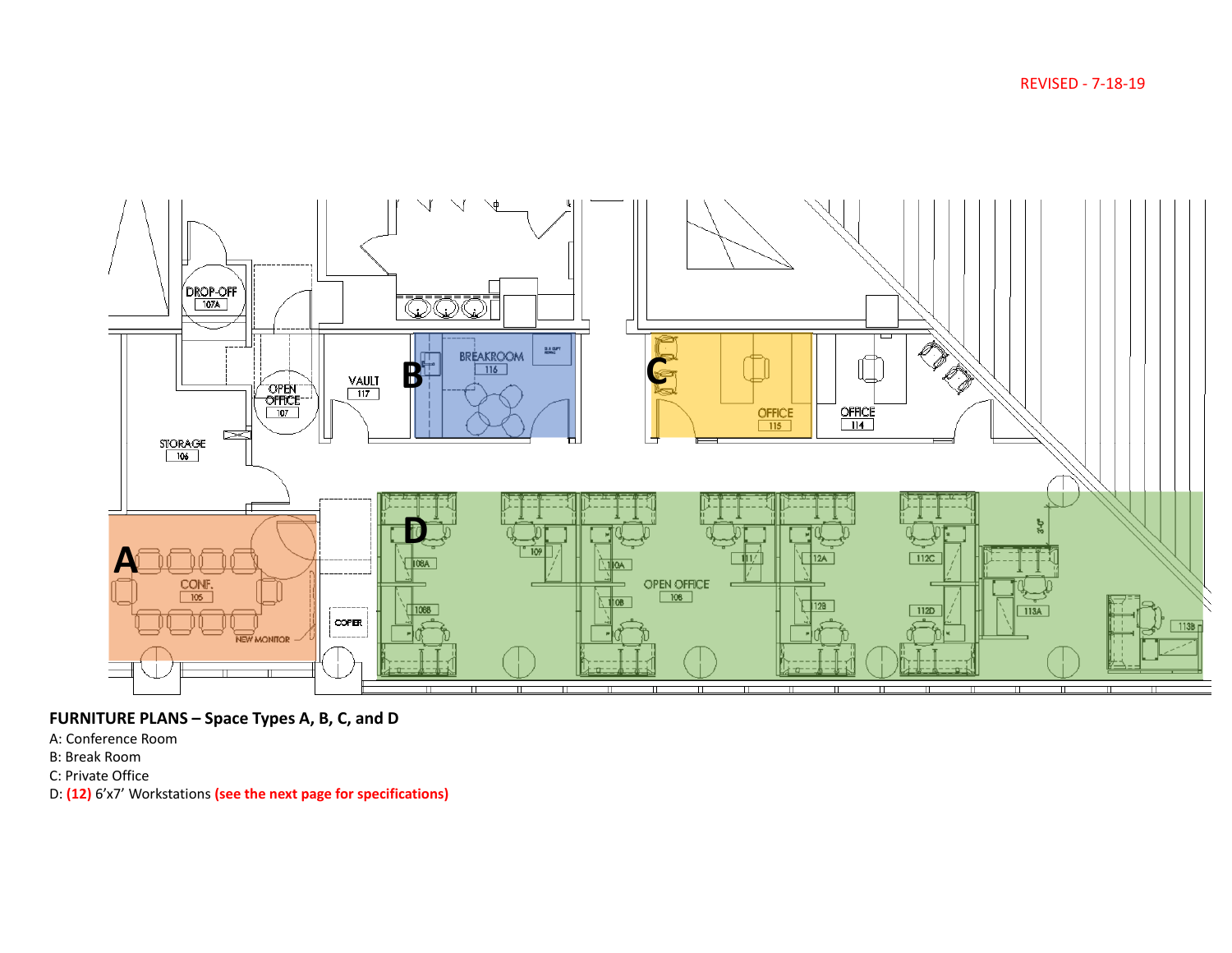

- 5‐Arm Swivel Base (painted)
- Pneumatic Height Adjustment
- Passive Seat Adjustment (auto‐
- adjusting, user weight‐based)
- Open Static Arms, Hard Casters (for carpet use)





#### **(1) 30"DIAx29"H Table**

- Plastic Laminate Top, Wood‐Look
- Flat Matching T‐Mold Edge
- Painted X‐Base with glides

#### **(4) Poly Armless Stack Chairs**

- Poly Seat and Back
- Painted 4‐Legged Base with Glides •
- Flexible Back



## **C: Private Office**



#### **(12) 6'x7' Systems Workstations, with each workstation including the following:**

- 72"Wx 30"D Adjustable Height Desk (Wood‐Look Top) with Two (2) Monitor Arms and CPU Sling
- •
- •Mobile BF Pedestal with Cushion Top
- 36"Wx15"D 2‐Drawer Lateral File
- Modular Panel Size: ~48"H with 13" Frosted Glass Topper
- **Power/Data: (1) duplex outlet**

#### **(12) Multi‐Function, Adjustable Ergonomic Task Chairs:**

- Upholstered Padded Seat, Mesh Back
- •5‐Arm Swivel Base (painted)
- •
- •Adjustable Seat: Tilt, Seat Pan, Locking Position
- Adjustable Arm Width and Height

## **B: Break Room**



#### **(1) 66"Wx30"D Double Pedestal Desk (Wood‐Look)**

- Plastic Laminate Top, Chassis and Pedestals
- •Matching T‐Mold Edge
- Full Modesty Panel
- Full‐Depth BBF and FF Pedestals, Locking
- Square Pulls, Brushed Aluminum Finish

#### **(1) 66"Wx24"D Credenza (Wood‐Look)**

- Plastic Laminate Top, Chassis, Pedestals, Doors
- Matching T‐Mold Edge
- •Two (2) Doors w/Adjustable Shelf (at each end)
- •Two Full‐Depth FF Pedestals, Locking
- •Square Pulls, Brushed Aluminum Finish

#### **(1) Mid‐Back Task Chair**

- Upholstered Padded Seat, Mesh Back
- 5‐Arm Swivel Base (painted)
- Adjustable Seat Height
- Adjustable Arm Height

- - 54"Wx 30"D Fixed Height Worksurface (Wood‐Look)
	-
	-
	- •
	-

## •

- 
- 
- Adjustable Lumbar Support
- 
-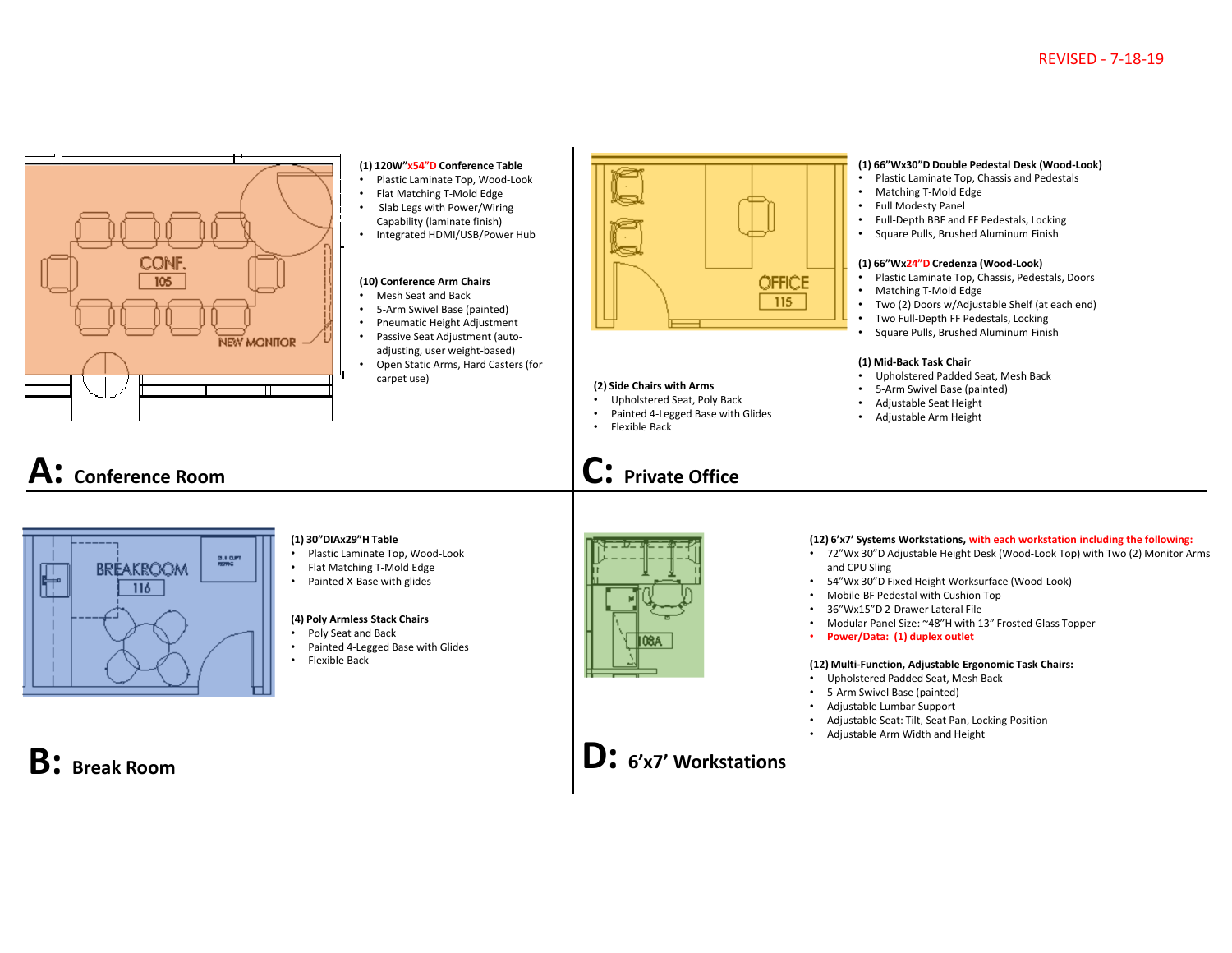REVISED - 7-18-19





## **FURNITURE PLANS – Space Types E and F**

E: Large Collaboration Space F: Lounge Seating Area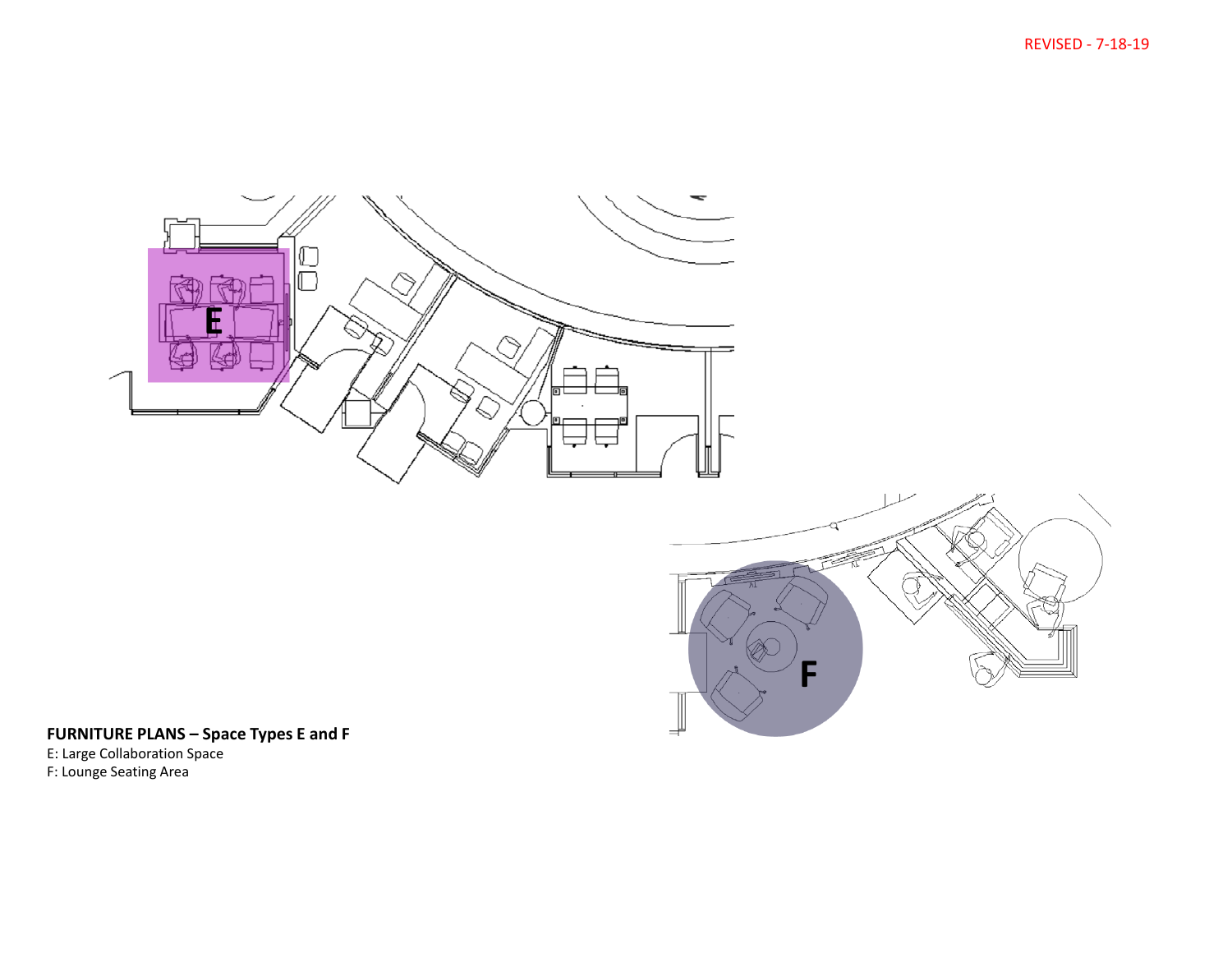

#### **(1) 120"Wx42"Dx42"H Table**

- Plastic Laminate Top and End Support Panel Legs (Wood‐Look)
- Matching Flat T‐Mold Edge
- Integrated HDMI/USB/Power Hub

### **(6) 4‐Legged High Stools (to reach 42"H Table)**

- Poly Seat and Back
- Painted 4‐Legged Base with Glides



#### **(3) Large Lounge Chairs**

- Fully Upholstered Mid‐Back Swivel Lounge Chair
- Approximately 32"Wx32"Dx32"H
- 4‐Prong Base (glides with return to center column; powder coated paint)

#### **(1) Round Occasional Table**

- 36"DIA x 18"‐19"H
- Veneer Top
- Brushed Aluminum Base

# **E: Large Collaboration Space**

**F: Lounge Seating Area**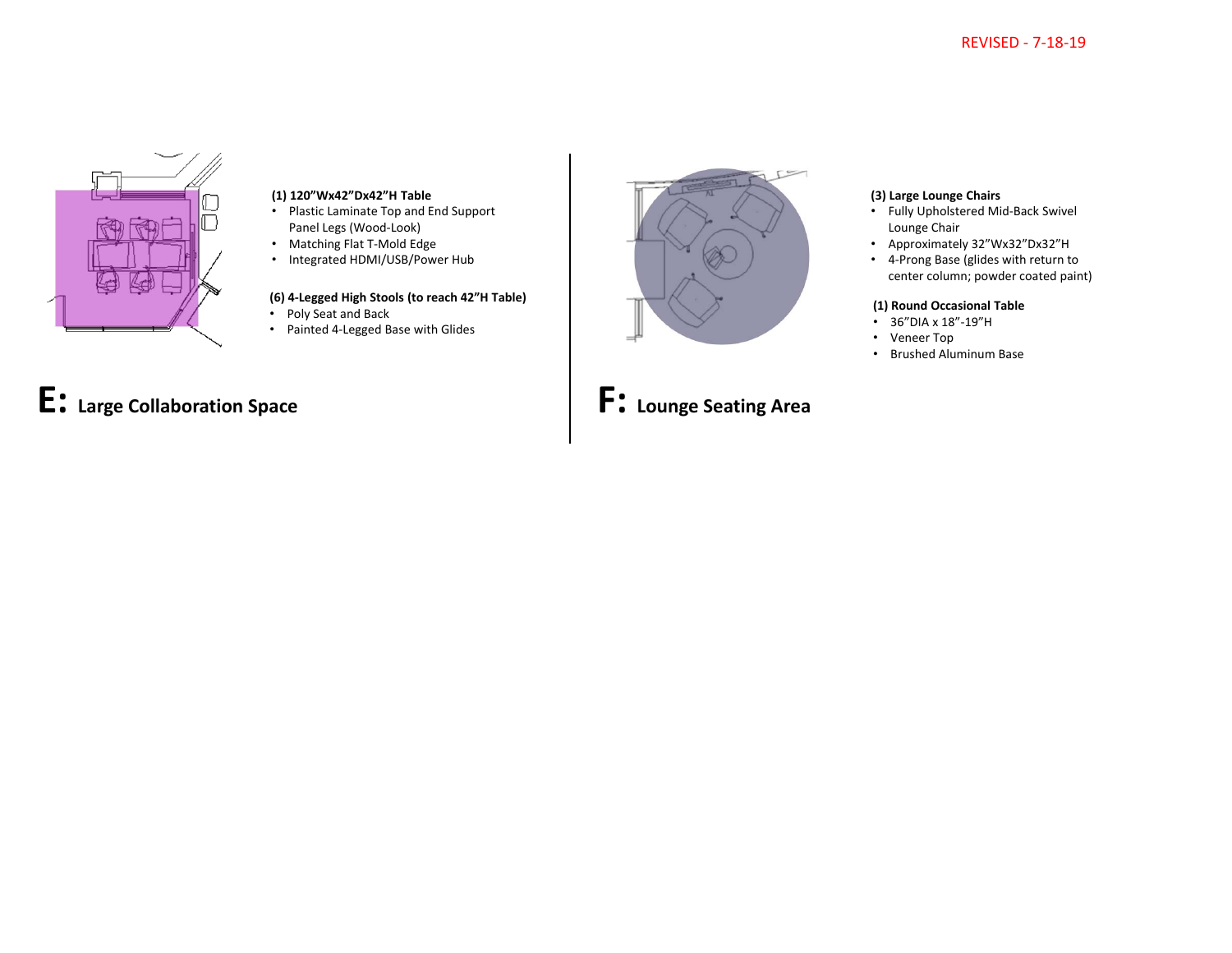## **Category Product Description Vendor Product Number Manufacturer NameUnit of Measure Qty Manufacturer List Price Fixed % Discount Unit Price Extended PriceFixed % Discount Discount Discount Discount Discount Discount Discount Price TOTAL: COLOR OPTIONS:LEAD‐TIME FROM RECEIPT OF PURCHASE ORDER: A ‐ Conference Room Drop Ship Inside Delivery BASIC INSTALLATION NORMAL HOURS ‐ OPTION 1 BASIC INSTALLATION AFTER HOURS ‐ OPTION 1 EXPANDED INSTALLATION NORMAL HOURS ‐ OPTION 1 EXPANDED INSTALLATION AFTER HOURS ‐ OPTION 1 BASIC INSTALLATION NORMAL HOURS ‐ OPTION 2BASIC INSTALLATION AFTER HOURS ‐ OPTION 2EXPANDED INSTALLATION NORMAL HOURS ‐ OPTION 2 EXPANDED INSTALLATION AFTER HOURS ‐ OPTION 2**

### **REVISED 7-18-19 - SAMPLE PROJECT A - CONFERENCE ROOM**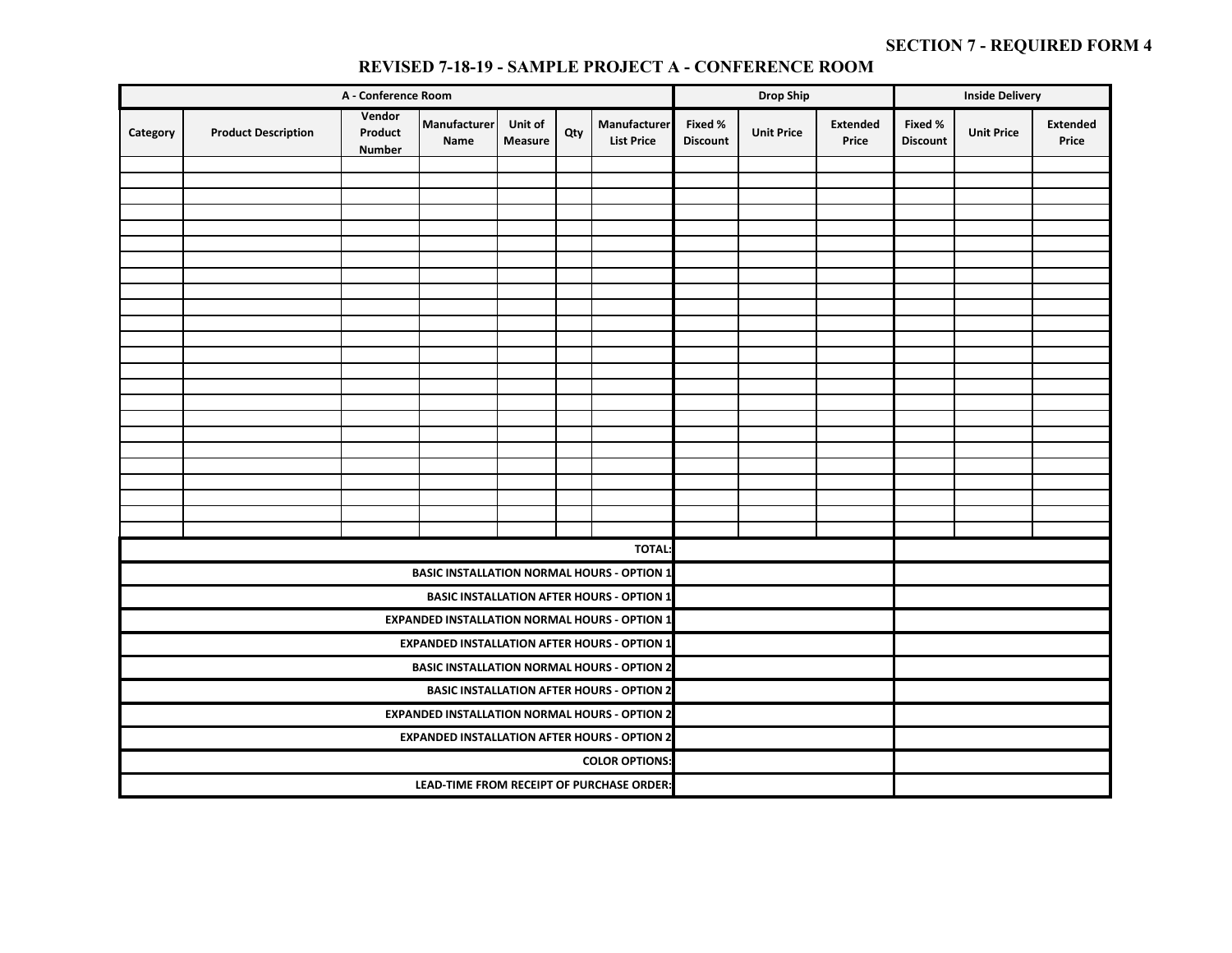|          |                                                                                                                                                            | <b>B</b> - Break Room |                                                      |  | <b>Drop Ship</b> |                                                      | <b>Inside Delivery</b> |                   |                          |                            |                   |                          |
|----------|------------------------------------------------------------------------------------------------------------------------------------------------------------|-----------------------|------------------------------------------------------|--|------------------|------------------------------------------------------|------------------------|-------------------|--------------------------|----------------------------|-------------------|--------------------------|
| Category | Vendor<br>Manufacturer<br>Manufacturer<br>Unit of<br><b>Product Description</b><br>Qty<br>Product<br><b>List Price</b><br>Name<br>Measure<br><b>Number</b> |                       |                                                      |  |                  |                                                      |                        | <b>Unit Price</b> | <b>Extended</b><br>Price | Fixed %<br><b>Discount</b> | <b>Unit Price</b> | <b>Extended</b><br>Price |
|          |                                                                                                                                                            |                       |                                                      |  |                  |                                                      |                        |                   |                          |                            |                   |                          |
|          |                                                                                                                                                            |                       |                                                      |  |                  |                                                      |                        |                   |                          |                            |                   |                          |
|          |                                                                                                                                                            |                       |                                                      |  |                  |                                                      |                        |                   |                          |                            |                   |                          |
|          |                                                                                                                                                            |                       |                                                      |  |                  |                                                      |                        |                   |                          |                            |                   |                          |
|          |                                                                                                                                                            |                       |                                                      |  |                  |                                                      |                        |                   |                          |                            |                   |                          |
|          |                                                                                                                                                            |                       |                                                      |  |                  |                                                      |                        |                   |                          |                            |                   |                          |
|          |                                                                                                                                                            |                       |                                                      |  |                  |                                                      |                        |                   |                          |                            |                   |                          |
|          |                                                                                                                                                            |                       |                                                      |  |                  |                                                      |                        |                   |                          |                            |                   |                          |
|          |                                                                                                                                                            |                       |                                                      |  |                  |                                                      |                        |                   |                          |                            |                   |                          |
|          |                                                                                                                                                            |                       |                                                      |  |                  |                                                      |                        |                   |                          |                            |                   |                          |
|          |                                                                                                                                                            |                       |                                                      |  |                  |                                                      |                        |                   |                          |                            |                   |                          |
|          |                                                                                                                                                            |                       |                                                      |  |                  |                                                      |                        |                   |                          |                            |                   |                          |
|          |                                                                                                                                                            |                       |                                                      |  |                  |                                                      |                        |                   |                          |                            |                   |                          |
|          |                                                                                                                                                            |                       |                                                      |  |                  |                                                      |                        |                   |                          |                            |                   |                          |
|          |                                                                                                                                                            |                       |                                                      |  |                  |                                                      |                        |                   |                          |                            |                   |                          |
|          |                                                                                                                                                            |                       |                                                      |  |                  |                                                      |                        |                   |                          |                            |                   |                          |
|          |                                                                                                                                                            |                       |                                                      |  |                  |                                                      |                        |                   |                          |                            |                   |                          |
|          |                                                                                                                                                            |                       |                                                      |  |                  |                                                      |                        |                   |                          |                            |                   |                          |
|          |                                                                                                                                                            |                       |                                                      |  |                  |                                                      |                        |                   |                          |                            |                   |                          |
|          |                                                                                                                                                            |                       |                                                      |  |                  |                                                      |                        |                   |                          |                            |                   |                          |
|          |                                                                                                                                                            |                       |                                                      |  |                  |                                                      |                        |                   |                          |                            |                   |                          |
|          |                                                                                                                                                            |                       |                                                      |  |                  | <b>TOTAL:</b>                                        |                        |                   |                          |                            |                   |                          |
|          |                                                                                                                                                            |                       |                                                      |  |                  | <b>BASIC INSTALLATION NORMAL HOURS - OPTION 1</b>    |                        |                   |                          |                            |                   |                          |
|          |                                                                                                                                                            |                       |                                                      |  |                  | <b>BASIC INSTALLATION AFTER HOURS - OPTION 1</b>     |                        |                   |                          |                            |                   |                          |
|          |                                                                                                                                                            |                       |                                                      |  |                  | <b>EXPANDED INSTALLATION NORMAL HOURS - OPTION 1</b> |                        |                   |                          |                            |                   |                          |
|          |                                                                                                                                                            |                       |                                                      |  |                  | <b>EXPANDED INSTALLATION AFTER HOURS - OPTION 1</b>  |                        |                   |                          |                            |                   |                          |
|          |                                                                                                                                                            |                       |                                                      |  |                  | <b>BASIC INSTALLATION NORMAL HOURS - OPTION 2</b>    |                        |                   |                          |                            |                   |                          |
|          |                                                                                                                                                            |                       |                                                      |  |                  | <b>BASIC INSTALLATION AFTER HOURS - OPTION 2</b>     |                        |                   |                          |                            |                   |                          |
|          |                                                                                                                                                            |                       | <b>EXPANDED INSTALLATION NORMAL HOURS - OPTION 2</b> |  |                  |                                                      |                        |                   |                          |                            |                   |                          |
|          |                                                                                                                                                            |                       | <b>EXPANDED INSTALLATION AFTER HOURS - OPTION 2</b>  |  |                  |                                                      |                        |                   |                          |                            |                   |                          |
|          |                                                                                                                                                            |                       |                                                      |  |                  |                                                      |                        |                   |                          |                            |                   |                          |
|          |                                                                                                                                                            |                       | LEAD-TIME FROM RECEIPT OF PURCHASE ORDER:            |  |                  |                                                      |                        |                   |                          |                            |                   |                          |

#### **REVISED 7-18-19 - SAMPLE PROJECT B - BREAK ROOM**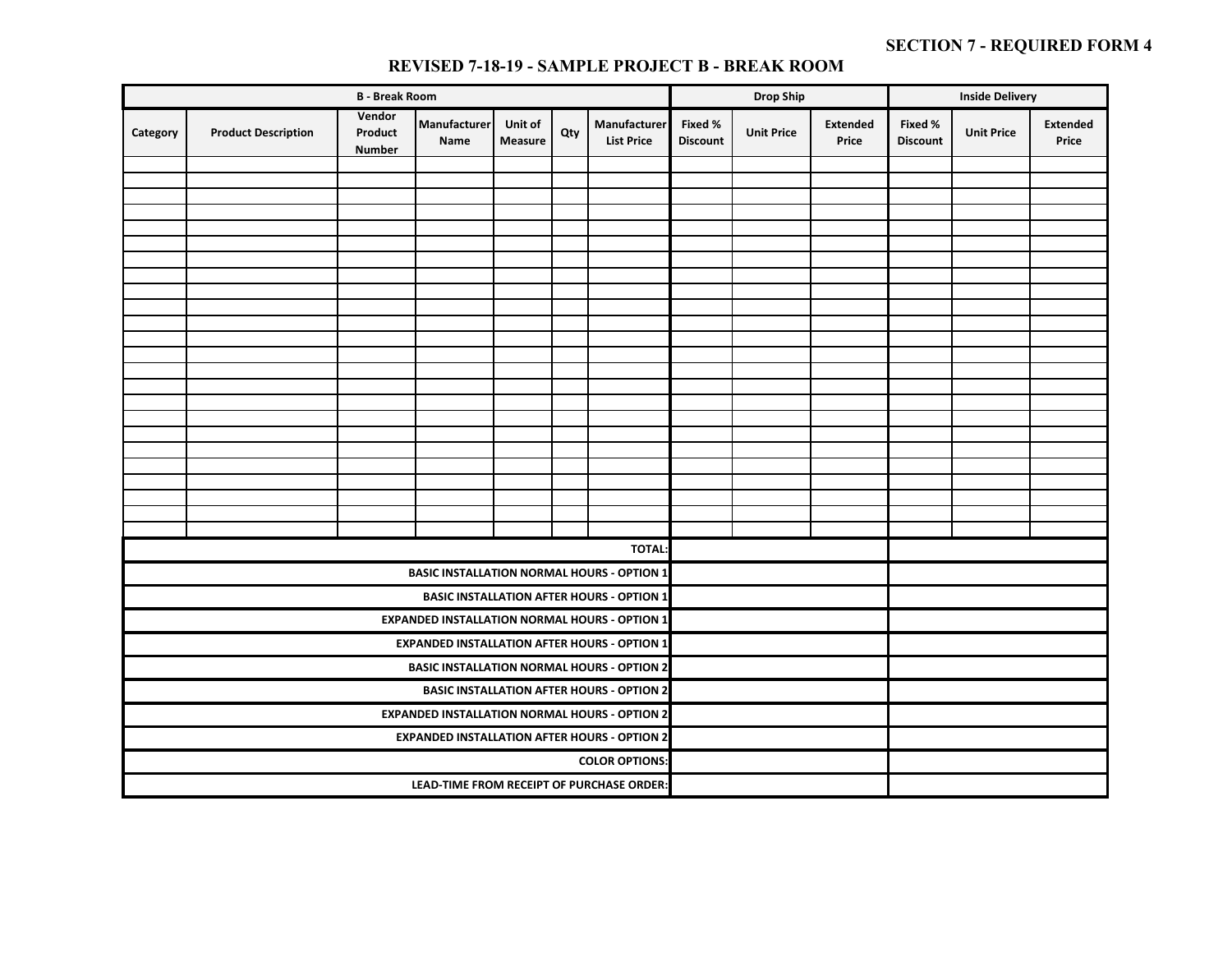|          |                                                                                                                                                            | <b>C</b> - Private Office |                                                     |                                                      |  | <b>Drop Ship</b>                                     |  |                   | <b>Inside Delivery</b>   |                            |                   |                          |
|----------|------------------------------------------------------------------------------------------------------------------------------------------------------------|---------------------------|-----------------------------------------------------|------------------------------------------------------|--|------------------------------------------------------|--|-------------------|--------------------------|----------------------------|-------------------|--------------------------|
| Category | Vendor<br>Manufacturer<br>Manufacturer<br>Unit of<br><b>Product Description</b><br>Product<br>Qty<br><b>List Price</b><br>Name<br>Measure<br><b>Number</b> |                           |                                                     |                                                      |  |                                                      |  | <b>Unit Price</b> | <b>Extended</b><br>Price | Fixed %<br><b>Discount</b> | <b>Unit Price</b> | <b>Extended</b><br>Price |
|          |                                                                                                                                                            |                           |                                                     |                                                      |  |                                                      |  |                   |                          |                            |                   |                          |
|          |                                                                                                                                                            |                           |                                                     |                                                      |  |                                                      |  |                   |                          |                            |                   |                          |
|          |                                                                                                                                                            |                           |                                                     |                                                      |  |                                                      |  |                   |                          |                            |                   |                          |
|          |                                                                                                                                                            |                           |                                                     |                                                      |  |                                                      |  |                   |                          |                            |                   |                          |
|          |                                                                                                                                                            |                           |                                                     |                                                      |  |                                                      |  |                   |                          |                            |                   |                          |
|          |                                                                                                                                                            |                           |                                                     |                                                      |  |                                                      |  |                   |                          |                            |                   |                          |
|          |                                                                                                                                                            |                           |                                                     |                                                      |  |                                                      |  |                   |                          |                            |                   |                          |
|          |                                                                                                                                                            |                           |                                                     |                                                      |  |                                                      |  |                   |                          |                            |                   |                          |
|          |                                                                                                                                                            |                           |                                                     |                                                      |  |                                                      |  |                   |                          |                            |                   |                          |
|          |                                                                                                                                                            |                           |                                                     |                                                      |  |                                                      |  |                   |                          |                            |                   |                          |
|          |                                                                                                                                                            |                           |                                                     |                                                      |  |                                                      |  |                   |                          |                            |                   |                          |
|          |                                                                                                                                                            |                           |                                                     |                                                      |  |                                                      |  |                   |                          |                            |                   |                          |
|          |                                                                                                                                                            |                           |                                                     |                                                      |  |                                                      |  |                   |                          |                            |                   |                          |
|          |                                                                                                                                                            |                           |                                                     |                                                      |  |                                                      |  |                   |                          |                            |                   |                          |
|          |                                                                                                                                                            |                           |                                                     |                                                      |  |                                                      |  |                   |                          |                            |                   |                          |
|          |                                                                                                                                                            |                           |                                                     |                                                      |  |                                                      |  |                   |                          |                            |                   |                          |
|          |                                                                                                                                                            |                           |                                                     |                                                      |  |                                                      |  |                   |                          |                            |                   |                          |
|          |                                                                                                                                                            |                           |                                                     |                                                      |  |                                                      |  |                   |                          |                            |                   |                          |
|          |                                                                                                                                                            |                           |                                                     |                                                      |  |                                                      |  |                   |                          |                            |                   |                          |
|          |                                                                                                                                                            |                           |                                                     |                                                      |  |                                                      |  |                   |                          |                            |                   |                          |
|          |                                                                                                                                                            |                           |                                                     |                                                      |  |                                                      |  |                   |                          |                            |                   |                          |
|          |                                                                                                                                                            |                           |                                                     |                                                      |  | <b>TOTAL:</b>                                        |  |                   |                          |                            |                   |                          |
|          |                                                                                                                                                            |                           |                                                     |                                                      |  | <b>BASIC INSTALLATION NORMAL HOURS - OPTION 1</b>    |  |                   |                          |                            |                   |                          |
|          |                                                                                                                                                            |                           |                                                     |                                                      |  | <b>BASIC INSTALLATION AFTER HOURS - OPTION 1</b>     |  |                   |                          |                            |                   |                          |
|          |                                                                                                                                                            |                           |                                                     |                                                      |  | <b>EXPANDED INSTALLATION NORMAL HOURS - OPTION 1</b> |  |                   |                          |                            |                   |                          |
|          |                                                                                                                                                            |                           |                                                     |                                                      |  | <b>EXPANDED INSTALLATION AFTER HOURS - OPTION 1</b>  |  |                   |                          |                            |                   |                          |
|          |                                                                                                                                                            |                           |                                                     |                                                      |  | <b>BASIC INSTALLATION NORMAL HOURS - OPTION 2</b>    |  |                   |                          |                            |                   |                          |
|          |                                                                                                                                                            |                           |                                                     |                                                      |  | <b>BASIC INSTALLATION AFTER HOURS - OPTION 2</b>     |  |                   |                          |                            |                   |                          |
|          |                                                                                                                                                            |                           |                                                     | <b>EXPANDED INSTALLATION NORMAL HOURS - OPTION 2</b> |  |                                                      |  |                   |                          |                            |                   |                          |
|          |                                                                                                                                                            |                           | <b>EXPANDED INSTALLATION AFTER HOURS - OPTION 2</b> |                                                      |  |                                                      |  |                   |                          |                            |                   |                          |
|          |                                                                                                                                                            |                           |                                                     | <b>COLOR OPTIONS:</b>                                |  |                                                      |  |                   |                          |                            |                   |                          |
|          |                                                                                                                                                            |                           | LEAD-TIME FROM RECEIPT OF PURCHASE ORDER:           |                                                      |  |                                                      |  |                   |                          |                            |                   |                          |

#### **REVISED 7-18-19 - SAMPLE PROJECT C - PRIVATE OFFICE**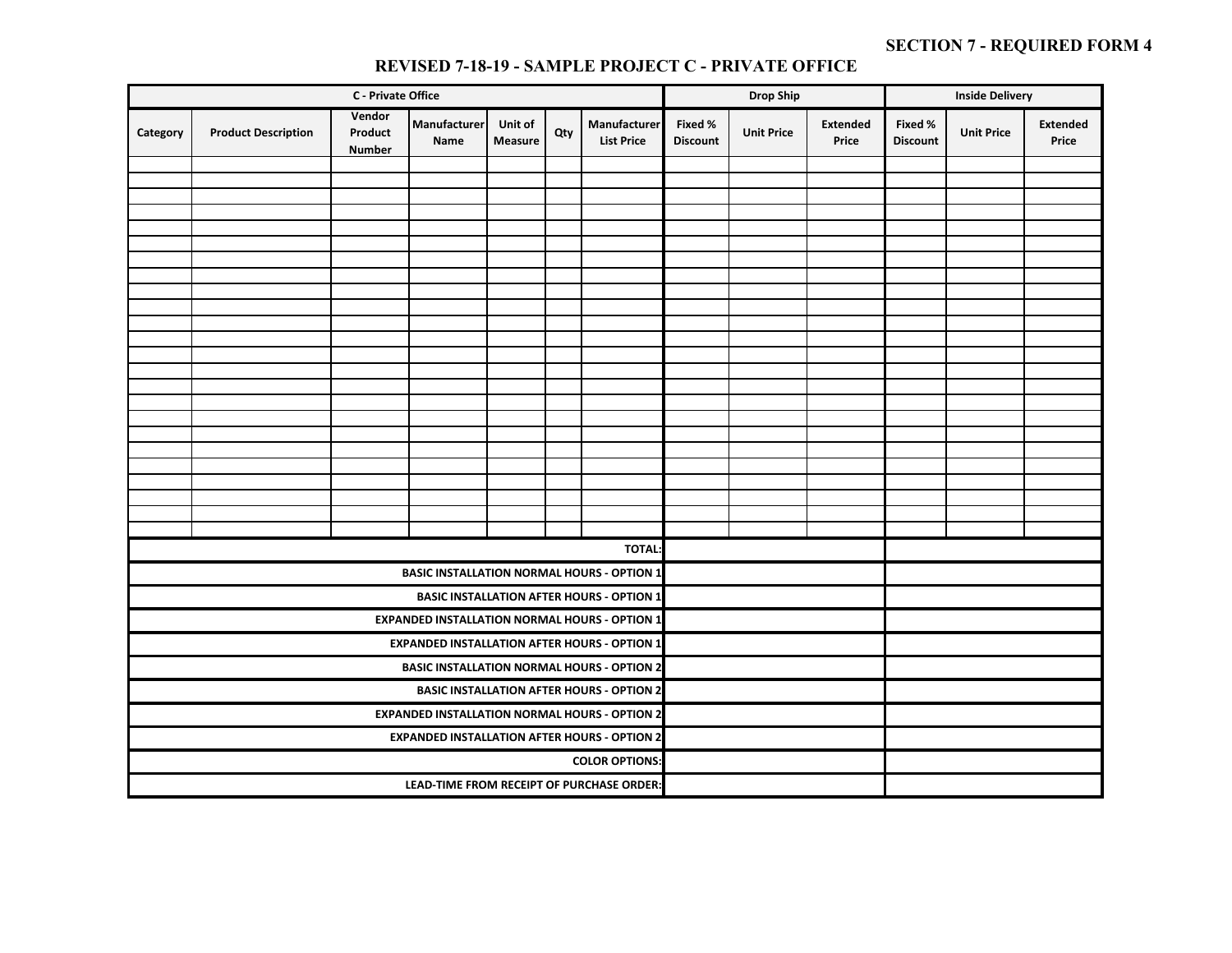#### **REVISED 7-18-19** *-* **SAMPLE PROJECT D - 6'X7' WORKSTATIONS**

| C - 6'X7' Workstations: must include the furniture, all required panels, hardware, connectors, and brackets to build 12 workstations. |                            | <b>Drop Ship</b>                                     |                      | <b>Inside Delivery</b>    |     |                                                      |                            |                   |                   |                            |                   |                   |
|---------------------------------------------------------------------------------------------------------------------------------------|----------------------------|------------------------------------------------------|----------------------|---------------------------|-----|------------------------------------------------------|----------------------------|-------------------|-------------------|----------------------------|-------------------|-------------------|
| Category                                                                                                                              | <b>Product Description</b> | Vendor<br>Product<br><b>Number</b>                   | Manufacturer<br>Name | Unit of<br><b>Measure</b> | Qty | Manufacturer<br><b>List Price</b>                    | Fixed %<br><b>Discount</b> | <b>Unit Price</b> | Extended<br>Price | Fixed %<br><b>Discount</b> | <b>Unit Price</b> | Extended<br>Price |
|                                                                                                                                       |                            |                                                      |                      |                           |     |                                                      |                            |                   |                   |                            |                   |                   |
|                                                                                                                                       |                            |                                                      |                      |                           |     |                                                      |                            |                   |                   |                            |                   |                   |
|                                                                                                                                       |                            |                                                      |                      |                           |     |                                                      |                            |                   |                   |                            |                   |                   |
|                                                                                                                                       |                            |                                                      |                      |                           |     |                                                      |                            |                   |                   |                            |                   |                   |
|                                                                                                                                       |                            |                                                      |                      |                           |     |                                                      |                            |                   |                   |                            |                   |                   |
|                                                                                                                                       |                            |                                                      |                      |                           |     |                                                      |                            |                   |                   |                            |                   |                   |
|                                                                                                                                       |                            |                                                      |                      |                           |     |                                                      |                            |                   |                   |                            |                   |                   |
|                                                                                                                                       |                            |                                                      |                      |                           |     |                                                      |                            |                   |                   |                            |                   |                   |
|                                                                                                                                       |                            |                                                      |                      |                           |     |                                                      |                            |                   |                   |                            |                   |                   |
|                                                                                                                                       |                            |                                                      |                      |                           |     |                                                      |                            |                   |                   |                            |                   |                   |
|                                                                                                                                       |                            |                                                      |                      |                           |     |                                                      |                            |                   |                   |                            |                   |                   |
|                                                                                                                                       |                            |                                                      |                      |                           |     |                                                      |                            |                   |                   |                            |                   |                   |
|                                                                                                                                       |                            |                                                      |                      |                           |     |                                                      |                            |                   |                   |                            |                   |                   |
|                                                                                                                                       |                            |                                                      |                      |                           |     |                                                      |                            |                   |                   |                            |                   |                   |
|                                                                                                                                       |                            |                                                      |                      |                           |     |                                                      |                            |                   |                   |                            |                   |                   |
|                                                                                                                                       |                            |                                                      |                      |                           |     |                                                      |                            |                   |                   |                            |                   |                   |
|                                                                                                                                       |                            |                                                      |                      |                           |     |                                                      |                            |                   |                   |                            |                   |                   |
|                                                                                                                                       |                            |                                                      |                      |                           |     |                                                      |                            |                   |                   |                            |                   |                   |
|                                                                                                                                       |                            |                                                      |                      |                           |     |                                                      |                            |                   |                   |                            |                   |                   |
|                                                                                                                                       |                            |                                                      |                      |                           |     |                                                      |                            |                   |                   |                            |                   |                   |
|                                                                                                                                       |                            |                                                      |                      |                           |     | <b>TOTAL</b>                                         |                            |                   |                   |                            |                   |                   |
|                                                                                                                                       |                            |                                                      |                      |                           |     | <b>BASIC INSTALLATION NORMAL HOURS - OPTION 1</b>    |                            |                   |                   |                            |                   |                   |
|                                                                                                                                       |                            |                                                      |                      |                           |     | <b>BASIC INSTALLATION AFTER HOURS - OPTION 1</b>     |                            |                   |                   |                            |                   |                   |
|                                                                                                                                       |                            |                                                      |                      |                           |     | <b>EXPANDED INSTALLATION NORMAL HOURS - OPTION 1</b> |                            |                   |                   |                            |                   |                   |
|                                                                                                                                       |                            |                                                      |                      |                           |     | <b>EXPANDED INSTALLATION AFTER HOURS - OPTION 1</b>  |                            |                   |                   |                            |                   |                   |
|                                                                                                                                       |                            |                                                      |                      |                           |     | <b>BASIC INSTALLATION NORMAL HOURS - OPTION 2</b>    |                            |                   |                   |                            |                   |                   |
|                                                                                                                                       |                            |                                                      |                      |                           |     | <b>BASIC INSTALLATION AFTER HOURS - OPTION 2</b>     |                            |                   |                   |                            |                   |                   |
|                                                                                                                                       |                            | <b>EXPANDED INSTALLATION NORMAL HOURS - OPTION 2</b> |                      |                           |     |                                                      |                            |                   |                   |                            |                   |                   |
|                                                                                                                                       |                            | <b>EXPANDED INSTALLATION AFTER HOURS - OPTION 2</b>  |                      |                           |     |                                                      |                            |                   |                   |                            |                   |                   |
|                                                                                                                                       |                            | <b>COLOR OPTIONS:</b>                                |                      |                           |     |                                                      |                            |                   |                   |                            |                   |                   |
|                                                                                                                                       |                            |                                                      |                      |                           |     |                                                      |                            |                   |                   |                            |                   |                   |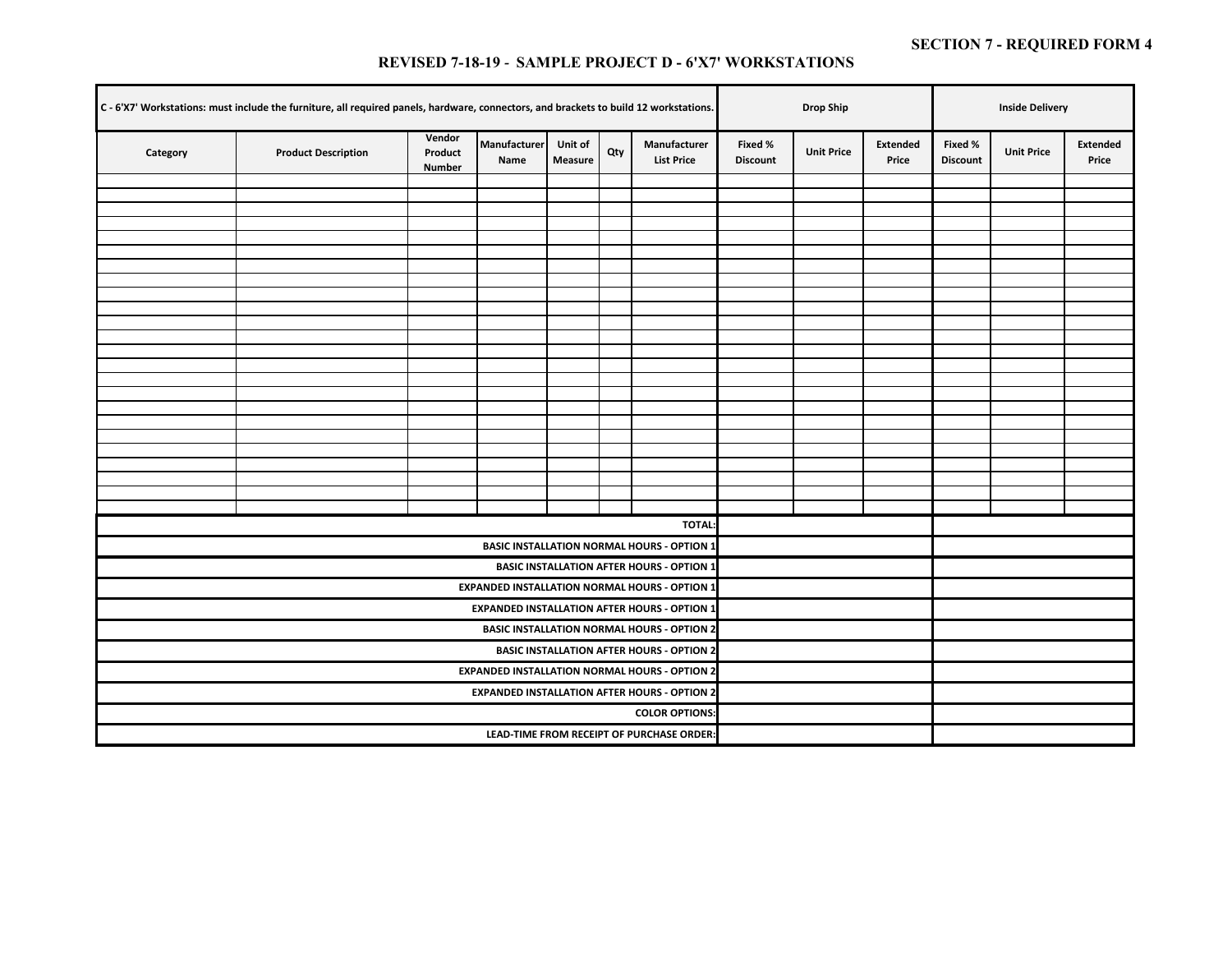|          |                                                                                                                                                            | <b>E</b> - Large Collaboration Space |                                                      |                                                  | <b>Drop Ship</b> |                                                   | <b>Inside Delivery</b> |                   |                          |                            |                   |                          |
|----------|------------------------------------------------------------------------------------------------------------------------------------------------------------|--------------------------------------|------------------------------------------------------|--------------------------------------------------|------------------|---------------------------------------------------|------------------------|-------------------|--------------------------|----------------------------|-------------------|--------------------------|
| Category | Vendor<br>Manufacturer<br>Manufacturer<br>Unit of<br><b>Product Description</b><br>Product<br>Qty<br><b>List Price</b><br>Name<br>Measure<br><b>Number</b> |                                      |                                                      |                                                  |                  |                                                   |                        | <b>Unit Price</b> | <b>Extended</b><br>Price | Fixed %<br><b>Discount</b> | <b>Unit Price</b> | <b>Extended</b><br>Price |
|          |                                                                                                                                                            |                                      |                                                      |                                                  |                  |                                                   |                        |                   |                          |                            |                   |                          |
|          |                                                                                                                                                            |                                      |                                                      |                                                  |                  |                                                   |                        |                   |                          |                            |                   |                          |
|          |                                                                                                                                                            |                                      |                                                      |                                                  |                  |                                                   |                        |                   |                          |                            |                   |                          |
|          |                                                                                                                                                            |                                      |                                                      |                                                  |                  |                                                   |                        |                   |                          |                            |                   |                          |
|          |                                                                                                                                                            |                                      |                                                      |                                                  |                  |                                                   |                        |                   |                          |                            |                   |                          |
|          |                                                                                                                                                            |                                      |                                                      |                                                  |                  |                                                   |                        |                   |                          |                            |                   |                          |
|          |                                                                                                                                                            |                                      |                                                      |                                                  |                  |                                                   |                        |                   |                          |                            |                   |                          |
|          |                                                                                                                                                            |                                      |                                                      |                                                  |                  |                                                   |                        |                   |                          |                            |                   |                          |
|          |                                                                                                                                                            |                                      |                                                      |                                                  |                  |                                                   |                        |                   |                          |                            |                   |                          |
|          |                                                                                                                                                            |                                      |                                                      |                                                  |                  |                                                   |                        |                   |                          |                            |                   |                          |
|          |                                                                                                                                                            |                                      |                                                      |                                                  |                  |                                                   |                        |                   |                          |                            |                   |                          |
|          |                                                                                                                                                            |                                      |                                                      |                                                  |                  |                                                   |                        |                   |                          |                            |                   |                          |
|          |                                                                                                                                                            |                                      |                                                      |                                                  |                  |                                                   |                        |                   |                          |                            |                   |                          |
|          |                                                                                                                                                            |                                      |                                                      |                                                  |                  |                                                   |                        |                   |                          |                            |                   |                          |
|          |                                                                                                                                                            |                                      |                                                      |                                                  |                  |                                                   |                        |                   |                          |                            |                   |                          |
|          |                                                                                                                                                            |                                      |                                                      |                                                  |                  |                                                   |                        |                   |                          |                            |                   |                          |
|          |                                                                                                                                                            |                                      |                                                      |                                                  |                  |                                                   |                        |                   |                          |                            |                   |                          |
|          |                                                                                                                                                            |                                      |                                                      |                                                  |                  |                                                   |                        |                   |                          |                            |                   |                          |
|          |                                                                                                                                                            |                                      |                                                      |                                                  |                  |                                                   |                        |                   |                          |                            |                   |                          |
|          |                                                                                                                                                            |                                      |                                                      |                                                  |                  |                                                   |                        |                   |                          |                            |                   |                          |
|          |                                                                                                                                                            |                                      |                                                      |                                                  |                  | <b>TOTAL:</b>                                     |                        |                   |                          |                            |                   |                          |
|          |                                                                                                                                                            |                                      |                                                      |                                                  |                  | <b>BASIC INSTALLATION NORMAL HOURS - OPTION 1</b> |                        |                   |                          |                            |                   |                          |
|          |                                                                                                                                                            |                                      |                                                      |                                                  |                  | <b>BASIC INSTALLATION AFTER HOURS - OPTION 1</b>  |                        |                   |                          |                            |                   |                          |
|          |                                                                                                                                                            |                                      | <b>EXPANDED INSTALLATION NORMAL HOURS - OPTION 1</b> |                                                  |                  |                                                   |                        |                   |                          |                            |                   |                          |
|          |                                                                                                                                                            |                                      | <b>EXPANDED INSTALLATION AFTER HOURS - OPTION 1</b>  |                                                  |                  |                                                   |                        |                   |                          |                            |                   |                          |
|          |                                                                                                                                                            |                                      | <b>BASIC INSTALLATION NORMAL HOURS - OPTION 2</b>    |                                                  |                  |                                                   |                        |                   |                          |                            |                   |                          |
|          |                                                                                                                                                            |                                      |                                                      | <b>BASIC INSTALLATION AFTER HOURS - OPTION 2</b> |                  |                                                   |                        |                   |                          |                            |                   |                          |
|          |                                                                                                                                                            |                                      | <b>EXPANDED INSTALLATION NORMAL HOURS - OPTION 2</b> |                                                  |                  |                                                   |                        |                   |                          |                            |                   |                          |
|          |                                                                                                                                                            |                                      | <b>EXPANDED INSTALLATION AFTER HOURS - OPTION 2</b>  |                                                  |                  |                                                   |                        |                   |                          |                            |                   |                          |
|          |                                                                                                                                                            |                                      |                                                      |                                                  |                  |                                                   |                        |                   |                          |                            |                   |                          |
|          |                                                                                                                                                            |                                      | LEAD-TIME FROM RECEIPT OF PURCHASE ORDER:            |                                                  |                  |                                                   |                        |                   |                          |                            |                   |                          |

#### **REVISED 7-18-19 - SAMPLE CONTRACT E - LARGE COLLABORATION SPACE**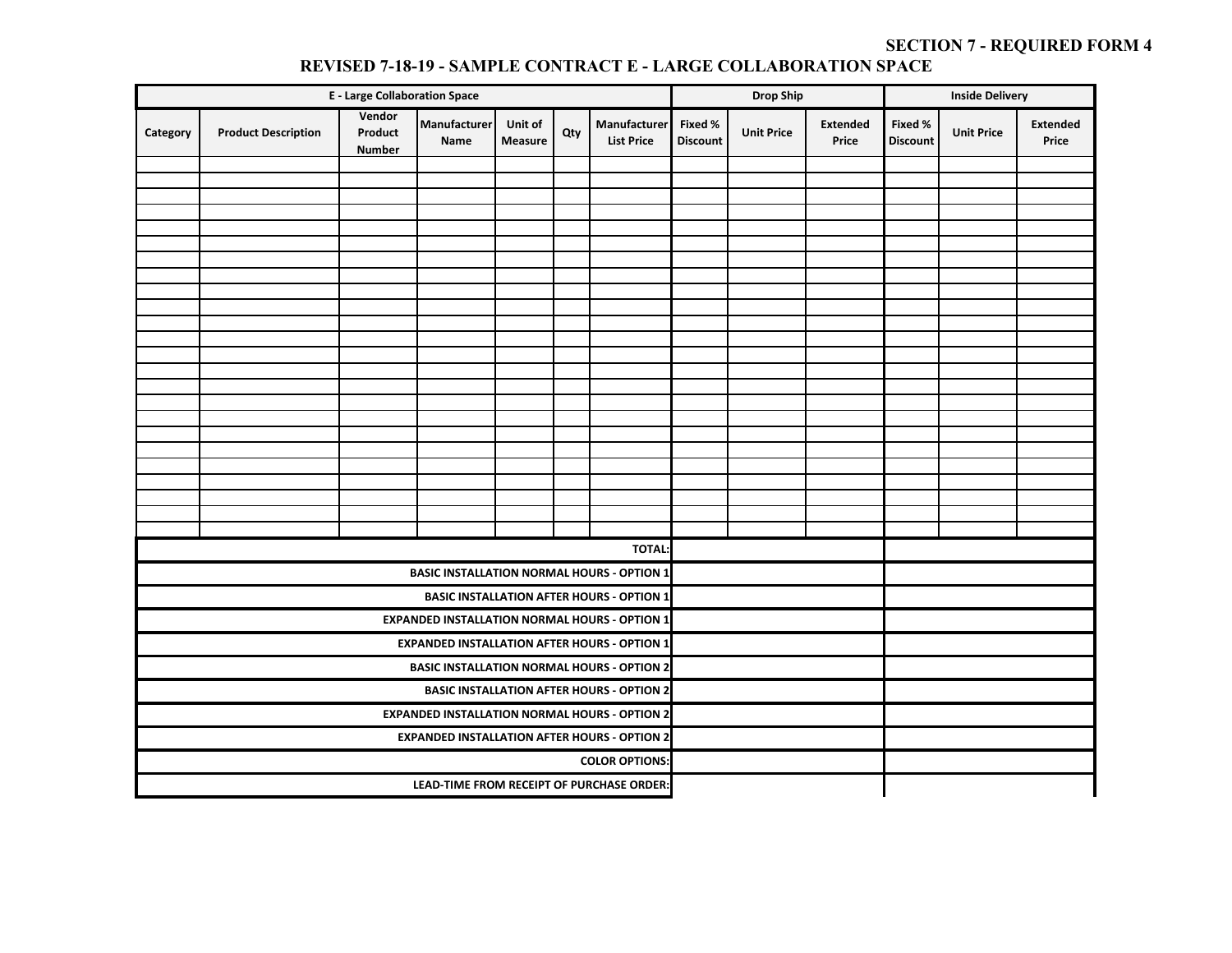|          |                                                                                                                                                                                                 | F - Lounge Seating Area |                                           |                                                      | <b>Drop Ship</b> |                                                      | <b>Inside Delivery</b> |  |                          |                            |                   |                          |
|----------|-------------------------------------------------------------------------------------------------------------------------------------------------------------------------------------------------|-------------------------|-------------------------------------------|------------------------------------------------------|------------------|------------------------------------------------------|------------------------|--|--------------------------|----------------------------|-------------------|--------------------------|
| Category | Vendor<br>Manufacturer<br>Manufacturer<br>Unit of<br>Fixed %<br><b>Product Description</b><br>Product<br>Qty<br><b>Measure</b><br><b>List Price</b><br>Name<br><b>Discount</b><br><b>Number</b> |                         |                                           |                                                      |                  |                                                      |                        |  | <b>Extended</b><br>Price | Fixed %<br><b>Discount</b> | <b>Unit Price</b> | <b>Extended</b><br>Price |
|          |                                                                                                                                                                                                 |                         |                                           |                                                      |                  |                                                      |                        |  |                          |                            |                   |                          |
|          |                                                                                                                                                                                                 |                         |                                           |                                                      |                  |                                                      |                        |  |                          |                            |                   |                          |
|          |                                                                                                                                                                                                 |                         |                                           |                                                      |                  |                                                      |                        |  |                          |                            |                   |                          |
|          |                                                                                                                                                                                                 |                         |                                           |                                                      |                  |                                                      |                        |  |                          |                            |                   |                          |
|          |                                                                                                                                                                                                 |                         |                                           |                                                      |                  |                                                      |                        |  |                          |                            |                   |                          |
|          |                                                                                                                                                                                                 |                         |                                           |                                                      |                  |                                                      |                        |  |                          |                            |                   |                          |
|          |                                                                                                                                                                                                 |                         |                                           |                                                      |                  |                                                      |                        |  |                          |                            |                   |                          |
|          |                                                                                                                                                                                                 |                         |                                           |                                                      |                  |                                                      |                        |  |                          |                            |                   |                          |
|          |                                                                                                                                                                                                 |                         |                                           |                                                      |                  |                                                      |                        |  |                          |                            |                   |                          |
|          |                                                                                                                                                                                                 |                         |                                           |                                                      |                  |                                                      |                        |  |                          |                            |                   |                          |
|          |                                                                                                                                                                                                 |                         |                                           |                                                      |                  |                                                      |                        |  |                          |                            |                   |                          |
|          |                                                                                                                                                                                                 |                         |                                           |                                                      |                  |                                                      |                        |  |                          |                            |                   |                          |
|          |                                                                                                                                                                                                 |                         |                                           |                                                      |                  |                                                      |                        |  |                          |                            |                   |                          |
|          |                                                                                                                                                                                                 |                         |                                           |                                                      |                  |                                                      |                        |  |                          |                            |                   |                          |
|          |                                                                                                                                                                                                 |                         |                                           |                                                      |                  |                                                      |                        |  |                          |                            |                   |                          |
|          |                                                                                                                                                                                                 |                         |                                           |                                                      |                  |                                                      |                        |  |                          |                            |                   |                          |
|          |                                                                                                                                                                                                 |                         |                                           |                                                      |                  |                                                      |                        |  |                          |                            |                   |                          |
|          |                                                                                                                                                                                                 |                         |                                           |                                                      |                  |                                                      |                        |  |                          |                            |                   |                          |
|          |                                                                                                                                                                                                 |                         |                                           |                                                      |                  | <b>TOTAL</b>                                         |                        |  |                          |                            |                   |                          |
|          |                                                                                                                                                                                                 |                         |                                           |                                                      |                  | <b>BASIC INSTALLATION NORMAL HOURS - OPTION 1</b>    |                        |  |                          |                            |                   |                          |
|          |                                                                                                                                                                                                 |                         |                                           |                                                      |                  | <b>BASIC INSTALLATION AFTER HOURS - OPTION 1</b>     |                        |  |                          |                            |                   |                          |
|          |                                                                                                                                                                                                 |                         |                                           |                                                      |                  | <b>EXPANDED INSTALLATION NORMAL HOURS - OPTION 1</b> |                        |  |                          |                            |                   |                          |
|          |                                                                                                                                                                                                 |                         |                                           |                                                      |                  | <b>EXPANDED INSTALLATION AFTER HOURS - OPTION 1</b>  |                        |  |                          |                            |                   |                          |
|          |                                                                                                                                                                                                 |                         |                                           |                                                      |                  | <b>BASIC INSTALLATION NORMAL HOURS - OPTION 2</b>    |                        |  |                          |                            |                   |                          |
|          |                                                                                                                                                                                                 |                         |                                           |                                                      |                  | <b>BASIC INSTALLATION AFTER HOURS - OPTION 2</b>     |                        |  |                          |                            |                   |                          |
|          |                                                                                                                                                                                                 |                         |                                           | <b>EXPANDED INSTALLATION NORMAL HOURS - OPTION 2</b> |                  |                                                      |                        |  |                          |                            |                   |                          |
|          |                                                                                                                                                                                                 |                         |                                           | <b>EXPANDED INSTALLATION AFTER HOURS - OPTION 2</b>  |                  |                                                      |                        |  |                          |                            |                   |                          |
|          |                                                                                                                                                                                                 |                         |                                           |                                                      |                  |                                                      |                        |  |                          |                            |                   |                          |
|          |                                                                                                                                                                                                 |                         | LEAD-TIME FROM RECEIPT OF PURCHASE ORDER: |                                                      |                  |                                                      |                        |  |                          |                            |                   |                          |

#### **REVISED 7-18-19 - SAMPLE F - LOUNGE SEATING AREA**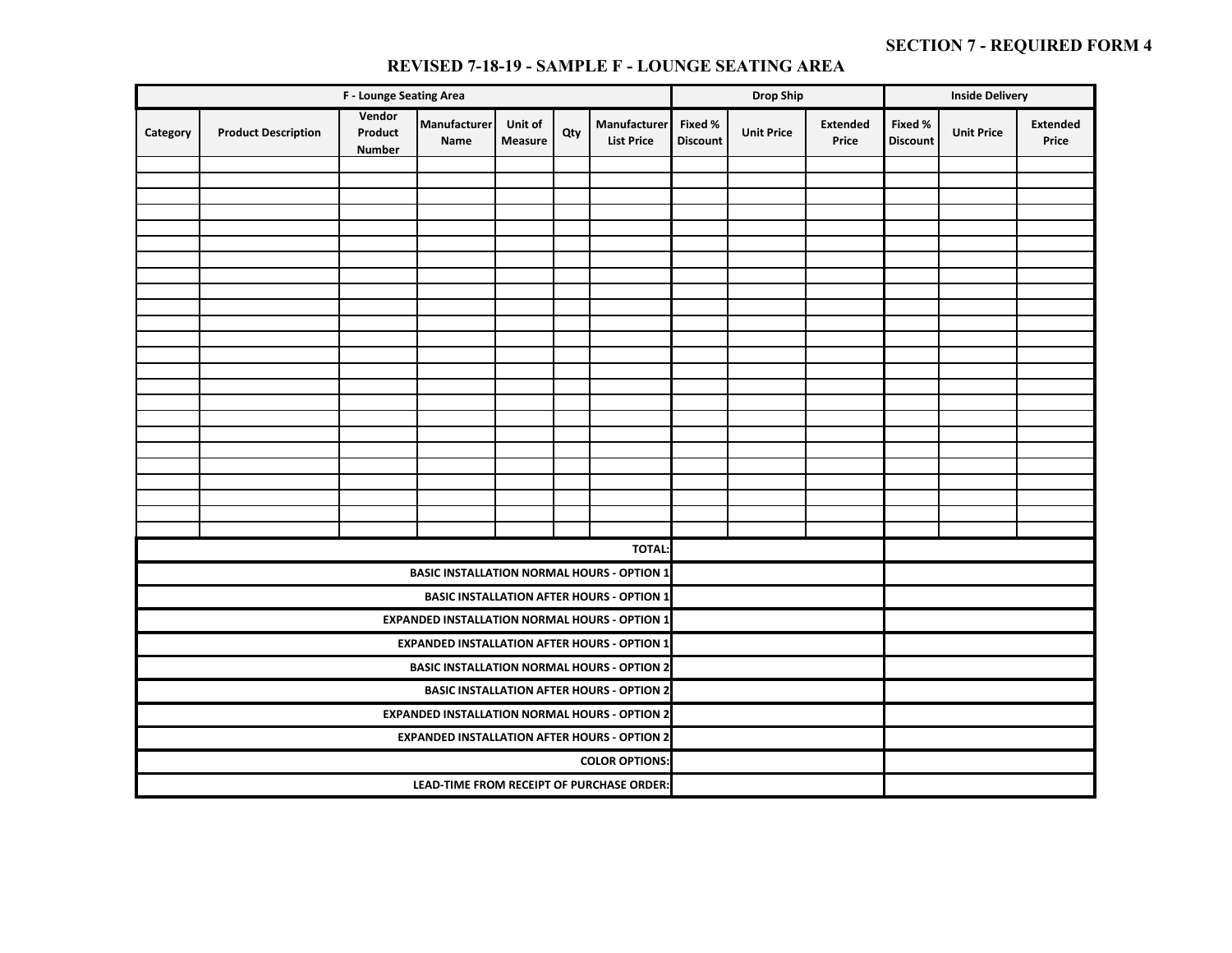## **(REVISED 7-18-19) SECTION 7 -REQUIRED FORM 6 – COMPANY'S BACKGROUND RESPONSE**

## **RFP # 269-2019-105**

## **FURNITURE, INSTALLATION AND RELATED PRODUCTS AND SERVICES**

Companies shall complete and submit the form below as part of their response to this RFP. Additional pages may be attached as needed to present the information requested.

| <b>Question</b>                                                                                                                                                                                           | <b>Response</b> |
|-----------------------------------------------------------------------------------------------------------------------------------------------------------------------------------------------------------|-----------------|
| Company's legal name                                                                                                                                                                                      |                 |
| Company Location (indicate corporate<br>headquarters and location that will be providing<br>the Services).                                                                                                |                 |
| How many years has your company been in<br>business? How long has your company been<br>providing the Products and Services as described<br>in Section 4?                                                  |                 |
| List any projects or services terminated by a<br>government entity. Please disclose the<br>government entity that terminated and explain the<br>reason for the termination.                               |                 |
| List any litigation that your company has been<br>involved with during the past two $(2)$ years for<br>Services similar to those in this RFP.                                                             |                 |
| Provide an overview and history of your<br>company.                                                                                                                                                       |                 |
| If your company is a subsidiary, identify the<br>number of employees in your company or<br>division and the revenues of proposing company<br>or division.                                                 |                 |
| Identify the percentage of revenue used for<br>research and/or development by the proposing<br>company or division.                                                                                       |                 |
| Identify any certifications held by your company<br>if you are implementing or reselling another<br>company's products or services. Include how long<br>the partnership or certification has been effect. |                 |
| Describe your company's complete corporate<br>structure, including any parent companies,<br>subsidiaries, affiliates and other related entities.                                                          |                 |
| Describe the ownership structure of your<br>company, including any significant or controlling<br>equity holders.                                                                                          |                 |
| Provide a management organization chart of your<br>company's overall organization, including<br>director and officer positions and names and the<br>reporting structure.                                  |                 |